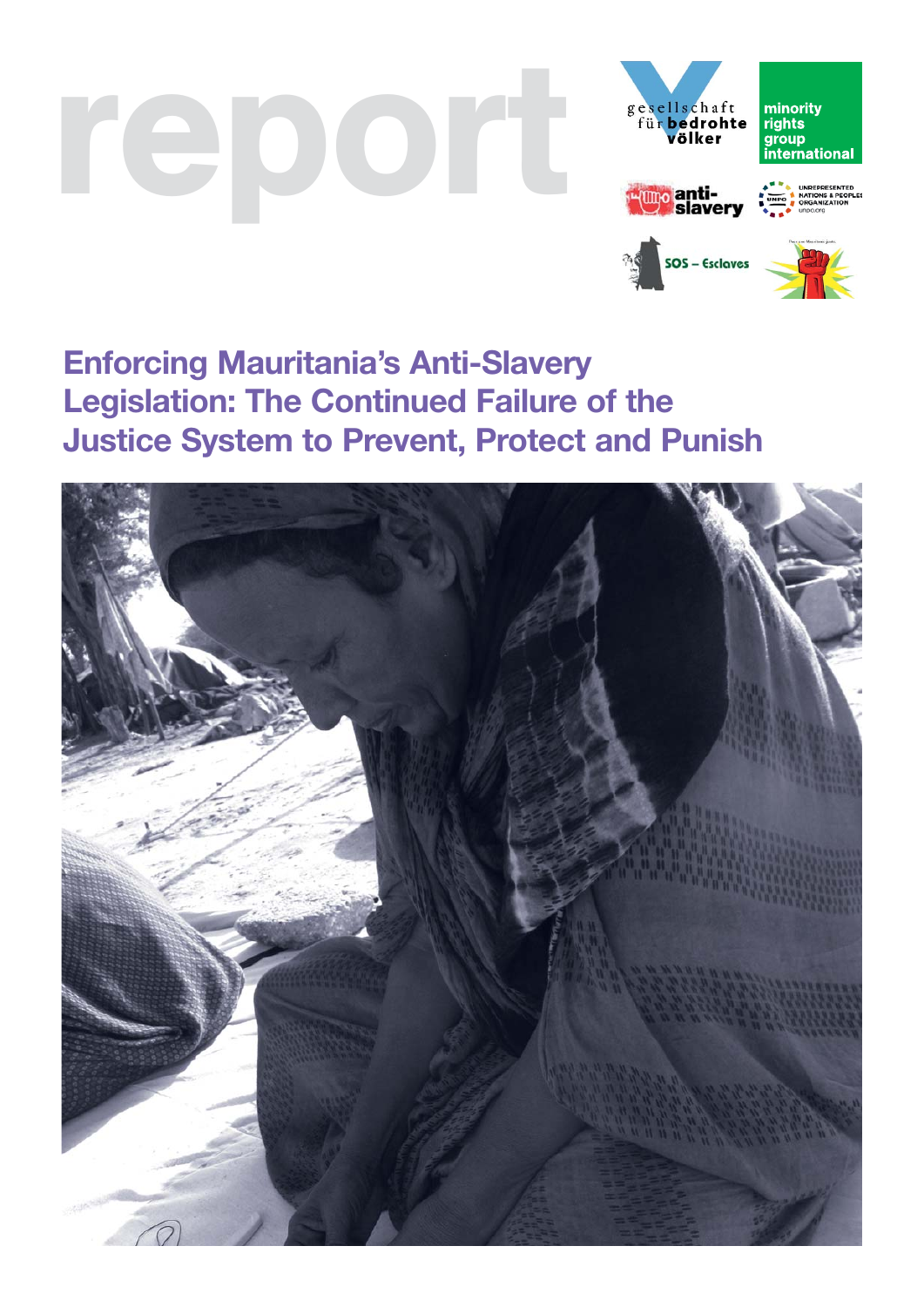#### Acknowledgements

This publication has been produced with the assistance of the Freedom Fund and the United Nations Voluntary Trust Fund on Contemporary Forms of Slavery. The contents are the sole responsibility of Minority Rights Group International, Anti-Slavery International, Unrepresented Nations and Peoples Organization and Society for Threatened Peoples.

#### Author

Rebecca Marlin, Minority Rights Group International. Sarah Mathewson, Anti-Slavery International.

#### Editors

Carla Clarke, Minority Rights Group International. Peter Grant, Minority Rights Group International. Johanna Green, UNPO. Florence Vettraino, Society for Threatened Peoples. Hanno Schedler, Society for Threatened Peoples.

MRG gratefully acknowledges the substantial research assistance provided by Emmanuelle Tremeau and Emeline Dupuis in the preparation of this report.

#### Anti-Slavery International

Anti-Slavery International (ASI), founded in 1839, is committed to eliminating all forms of slavery throughout the world. Slavery, servitude and forced labour are violations of individual freedoms, which deny millions of people their basic dignity and fundamental human rights. ASI works to end these abuses by campaigning for slavery's eradication, exposing current cases, supporting the initiatives of local organizations to release people and pressing for more effective implementation of international laws against slavery. For further information see www.antislavery.org

#### Society for Threatened Peoples

Society for Threatened Peoples (STP) is an international human rights organization which campaigns with and on behalf of threatened and persecuted ethnic and religious minorities, nationalities and indigenous peoples. STP has an advisory status at the United Nations (UN) since 1993 and participant status at the Council of Europe (COE) since 2005.

#### IRA

IRA has been working for the eradication of slavery and the vestiges of slavery in Mauritania for seven years. The organization demands that the Mauritanian government rigorously apply the law 2007/048, which criminalizes slavery and slavery-like practices. IRA also defends the rights of marginalized social groups in Mauritania and has received widespread international recognition, including the 2013 UN Prize for Human Rights. Despite this, the Mauritanian authorities refuse to recognise the organization and regularly arrest and imprison its members.

#### Minority Rights Group International

Minority Rights Group International (MRG) is a non-governmental organization (NGO) working to secure the rights of ethnic, religious and linguistic minorities and indigenous peoples worldwide, and to promote cooperation and understanding between communities. Our activities are focused on international advocacy, training, publishing and outreach. We are guided by the needs expressed by our worldwide partner network of organizations, which represent minority and indigenous peoples.

MRG works with over 150 organizations in nearly 50 countries. Our governing Council, which meets twice a year, has members from 10 different countries. MRG has consultative status with the United Nations Economic and Social Council (ECOSOC), and observer status with the African Commission on Human and Peoples' Rights (ACHPR). MRG is registered as a charity and a company limited by guarantee under English law: registered charity no. 282305, limited company no. 1544957.

#### SOS-Esclaves

SOS-Esclaves (SOS for Slaves) is a human rights association that has been active since 1995 and was legally recognized in 2005 by authorization receipt No. 0069/Ministry of Interior/Department of Public Liberties/Division of Public Liberties, dated 17/05/2005. It works primarily for the eradication of slavery by descent and has an become an authoritative resource in this field with the support of Anti-Slavery International, which provided institutional support that helped it achieve its professionalization.

#### Unrepresented Nations and Peoples Organization

Unrepresented Nations and Peoples Organization (UNPO) is an international, nonviolent, and democratic membership organization founded in The Hague in 1991. Its members are indigenous peoples, minorities, and unrecognized or occupied territories who have joined together to protect and promote their human and cultural rights, to preserve their environments, and to find nonviolent solutions to conflicts which affect them. Although the aspirations of UNPO members differ greatly, they are all united by one shared condition – they are not adequately represented at major international forums, such as the United Nations. As a consequence, their opportunity to participate on the international stage is significantly limited, as is their ability to access and draw upon the support of the global bodies mandated to defend their rights, protect their environments, and mitigate the effects of conflict. UNPO works therefore to address the consequences of marginalization, by promoting democratic causes; providing information through thematic reports, conferences and trainings; and articulating creative and nonviolent strategies to ensure the voices of its members are heard on an international level.

#### © ASI, IRA, MRG, SOS-Esclaves, STP and UNPO 2015. All rights reserved

Material from this publication may be reproduced for teaching or for other non-commercial purposes. No part of it may be reproduced in any form for commercial purposes without the prior express permission of the copyright holders. For further information please contact MRG. A CIP catalogue record of this publication is available from the British Library. ISBN 978-1-907919-66-4. Published October 2015.

Enforcing Mauritania's Anti-Slavery Legislation: The Continued Failure of the Justice System to Prevent, Protect and Punish is published by ASI, IRA, MRG, SOS-Esclaves, STP and UNPO as a contribution to public understanding of the issue which forms its subject. The text and views of the author do not necessarily represent in every detail and all its aspects, the collective view of ASI, IRA, MRG, SOS-Esclaves, STP and UNPO.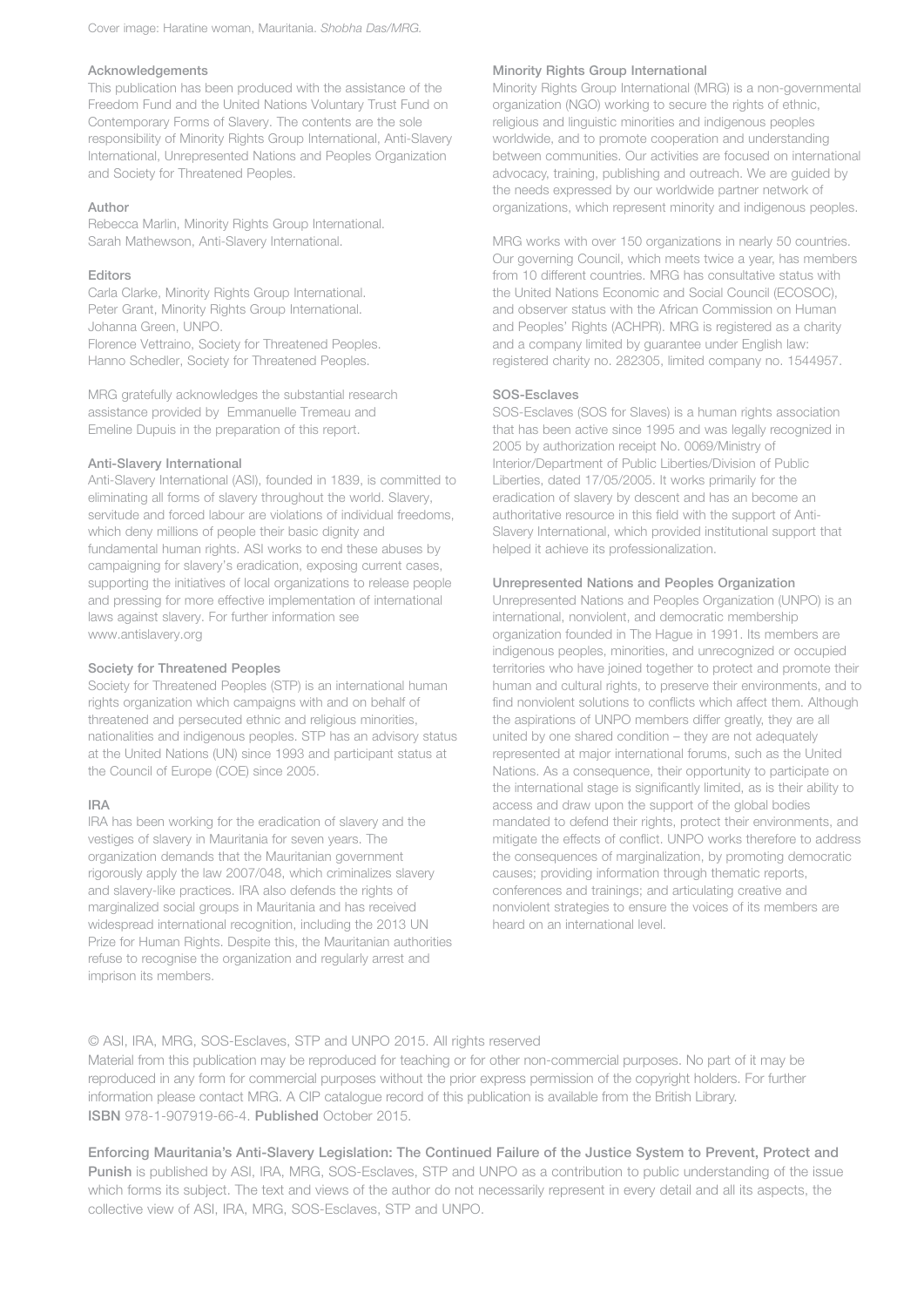# **Enforcing Mauritania's Anti-Slavery Legislation: The Continued Failure of the Justice System to Prevent, Protect and Punish**

# **Contents**

| <b>Key Findings</b>                                                      | $\overline{2}$ |
|--------------------------------------------------------------------------|----------------|
| 1 Introduction                                                           | 3              |
| 1.1 An epidemic of slavery in Mauritania                                 | 3              |
| 1.2 Mauritania's failed attempts to eradicate the practice of slavery    | 3              |
| 1.3 Mauritania's repression of anti-slavery human rights defenders       | 5              |
| 1.4 Mauritania's 2015 anti-slavery law                                   | 5              |
| 2 Understanding Mauritania's administrative and criminal justice systems | 7              |
| 2.1 Administrative system                                                | 7              |
| 2.2 Criminal justice system                                              | 7              |
| 2.2.1 Actors                                                             | 7              |
| 2.2.2 Court system                                                       | 8              |
| 3 Failure of responsible authorities to enforce anti-slavery legislation | 9              |
| 3.1 Police and administrative authorities                                | 9              |
| <b>3.2 Prosecutors</b>                                                   | 10             |
| 3.3 The judiciary                                                        | 11             |
| 4 Conclusion                                                             | 15             |
| 5 Recommendations                                                        | 16             |
| 6 Appendix: Selected slavery cases                                       | 17             |
| <b>Notes</b>                                                             | 20             |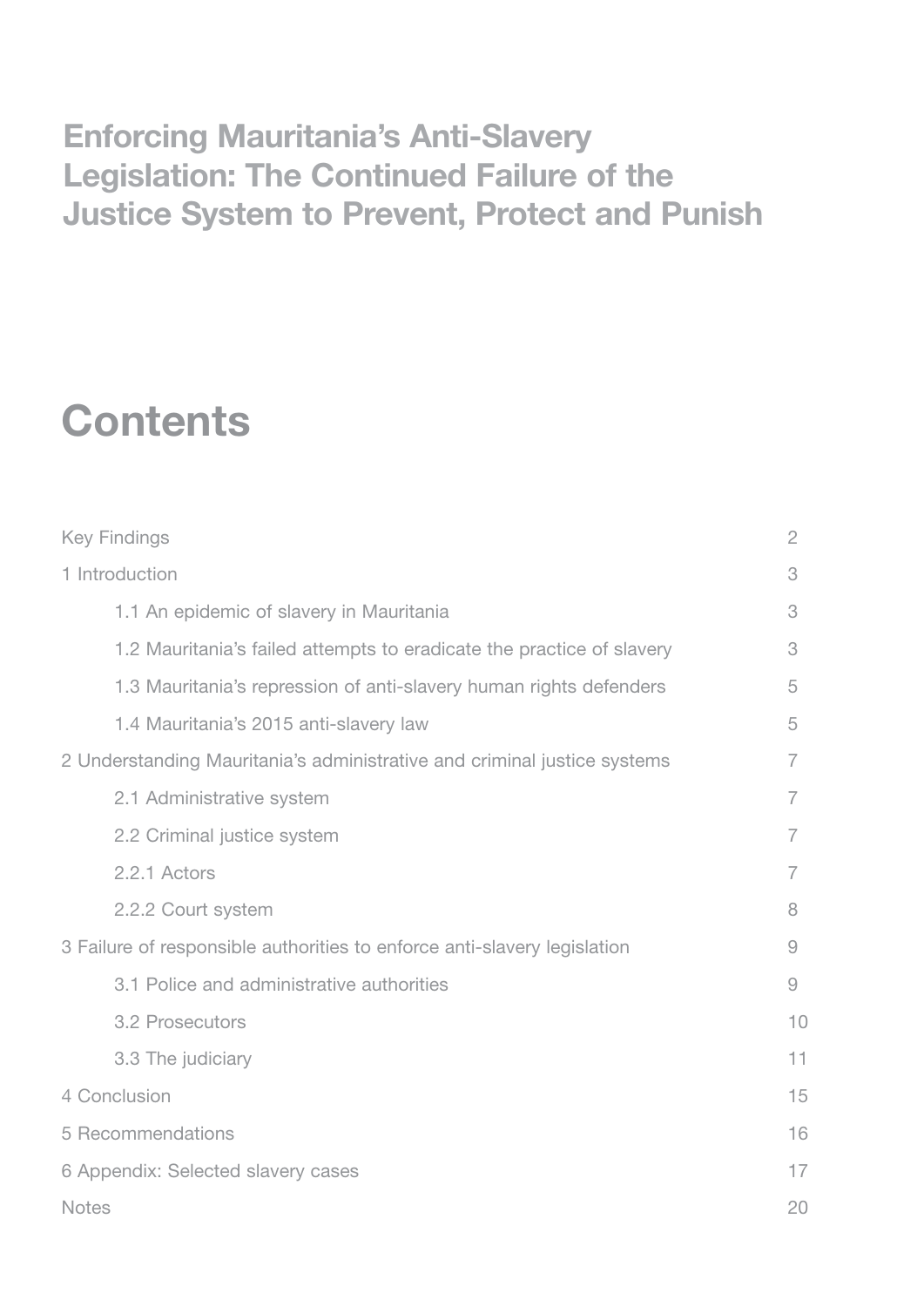# **Key findings**

## **Key findings**

- Despite an anti-slavery law passed in 2007, slavery remains widespread in Mauritania. People living in slavery are regularly beaten, intimidated, forcibly separated from their families and subjected to a range of other human rights violations, including sexual assault. Slavery in Mauritania is more prevalent than in any other country in the world, and represents a human rights crisis which requires great attention and dedicated work from the government of Mauritania.
- The Mauritanian government, instead of supporting former slaves and those fighting against slavery in civil society, has been actively repressing protests against slavery. In November 2014, three anti-slavery activists were arrested on anti-terrorism charges and subsequently sentenced in January 2015 to two years' imprisonment. Protesters in July 2015 who had gathered to demand release of the activists were teargassed and arrested by police, and in August 2015 the appeal against the sentences was dismissed. The arrest and prosecution of activists by the Mauritanian government does not instil confidence in current and former slaves or their advocates that the government is serious about ending the practice of slavery in Mauritania, especially in light of the failure to prosecute slave-owners.
- Implementation of the 2007 law criminalizing slavery has been obstructed by the continued failure of police and administrative authorities to follow up instances of slavery brought to their attention, of prosecutors to adequately investigate reported cases and of judges at every stage of court proceedings to enforce proper procedure or sentence slave-owners in compliance with the law. Since the law's creation, only one slaveowner has been convicted, and was given a sentence lower than that required by the law. The result of this failure to implement the law and prosecute public officials who fail to comply with its provisions has allowed for continued abuse of people living in slavery.
- A revised anti-slavery law was approved in the National Assembly in August 2015. The new law allows for slightly harsher sentences for officials who do not investigate cases of slavery and establishes aggravated penalties for public officers who commit acts of slavery. It also allows human rights organizations that have been legally registered for five years to bring cases on behalf of victims. Though this enhanced anti-slavery law represents a promising step forward, the government of Mauritania must commit to its thorough implementation and enforcement to ensure that slavery is eradicated in Mauritania.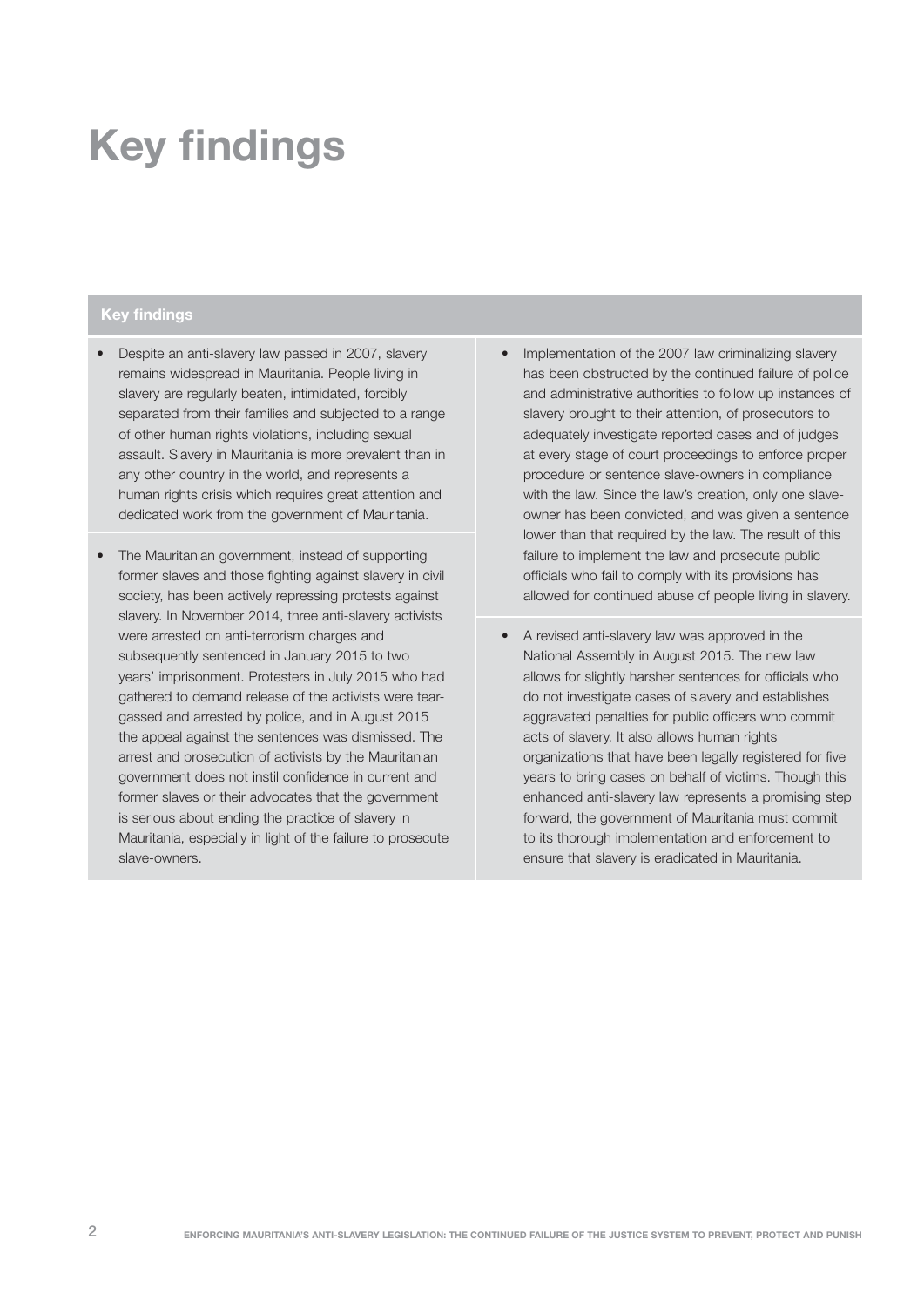# **1 Introduction**

# **1.1 An epidemic of slavery in Mauritania**

Though in 1981 Mauritania became the last country in the world to abolish slavery,<sup>1</sup> the practice has persisted to this day. Slavery based on descent remains widespread in the West African country, where it predominantly affects the Haratine group.<sup>2</sup> Haratines are people known to be the descendants of slaves; the status is passed down from mother to child. Many remain in slavery today, treated as the property of their masters, living under their direct control and receiving no payment for their work. Men primarily herd cattle or work on their masters' farmland, while women are mostly engaged in domestic work, carrying and nursing the master's children and often shepherding animals.

Girls and boys start work for their masters at a very young age. Their domestic duties include drawing water from wells, collecting firewood, cooking, washing clothes, cleaning, caring for the children of their master, and setting up and moving tents. People in slavery typically face verbal and physical abuse. Girls and women are often sexually abused and raped by their masters. The children of slaves are also considered the masters' property and, like other slaves, can be rented out, loaned, given as gifts in marriage or inherited by the masters' children. After a visit to Mauritania in November 2009, the former United Nations (UN) Special Rapporteur on contemporary forms of slavery, Gulnara Shahinian, described slavery in Mauritania as a 'slow, invisible process which results in the "social death" of many thousands of women and men'.3 It is very difficult to know how many people live in slavery today. The last population census dates from the 1960s, and slavery practices are usually shrouded in secrecy and taboo.

This report will examine current legal approaches to eradicating slavery within the Mauritanian criminal justice system, specifically the efficacy of a law passed in 2007 which aimed to eradicate slavery and the recent approval in September 2015 of a new anti-slavery law which aims to strengthen the previous provisions against slavery. A previously published survey of 26 case studies reported by two Mauritanian human rights organizations, SOS-Esclaves and the Initiative de la Resurgence du Mouvement Abolitionniste (IRA),<sup>4</sup> demonstrated a total failure of the criminal justice system in implementing and enforcing the

2007 law. This report, drawing on a number of these case studies and several other more recent examples, examines exactly where such failures are occurring at various stages of the criminal justice process, from initial police investigation and prosecution to conviction and sentencing. The cases demonstrate a widespread lack of will to punish the practice of slavery and highlight the common strategies of the various authorities to prevent effective enforcement of the 2007 Slavery Act – a situation that, without adequate political will and implementation, could continue regardless of the recent adoption of a new slavery law replacing the 2007 legislation.

# **1.2 Mauritania's failed attempts to eradicate the practice of slavery**

Slavery is defined in international law as the 'the status or condition of a person over whom any or all of the powers attaching to the right of ownership are exercised'.<sup>5</sup> This definition has been upheld by many other international conventions, notably the Supplementary Convention on the Abolition of Slavery, the Slave Trade, and Institutions and Practices Similar to Slavery (1956). The International Labour Organization (ILO) conventions developed to end forced labour reinforced the framework against slavery-like practices (29 and 105). Later conventions were developed to cover emerging forms of slavery, including ILO Convention 182 (1999) on the worst forms of child labour and the Protocol to Prevent, Suppress and Punish Trafficking in Persons, Especially Women and Children (2000).

Mauritania is party to all of the above international human rights conventions that expressly prohibit slavery, as well as practices analogous to slavery. It has also ratified the following conventions, which are relevant in the context of this report: the International Convention on the Elimination of All Forms of Racial Discrimination; the International Covenant on Economic, Social and Cultural Rights; the International Covenant on Civil and Political Rights; the Convention against Torture and Other Cruel Inhuman, Degrading Treatment or Punishment; the Convention on the Elimination of All Forms of Discrimination against Women; the Convention on the Rights of the Child; and the Optional Protocol to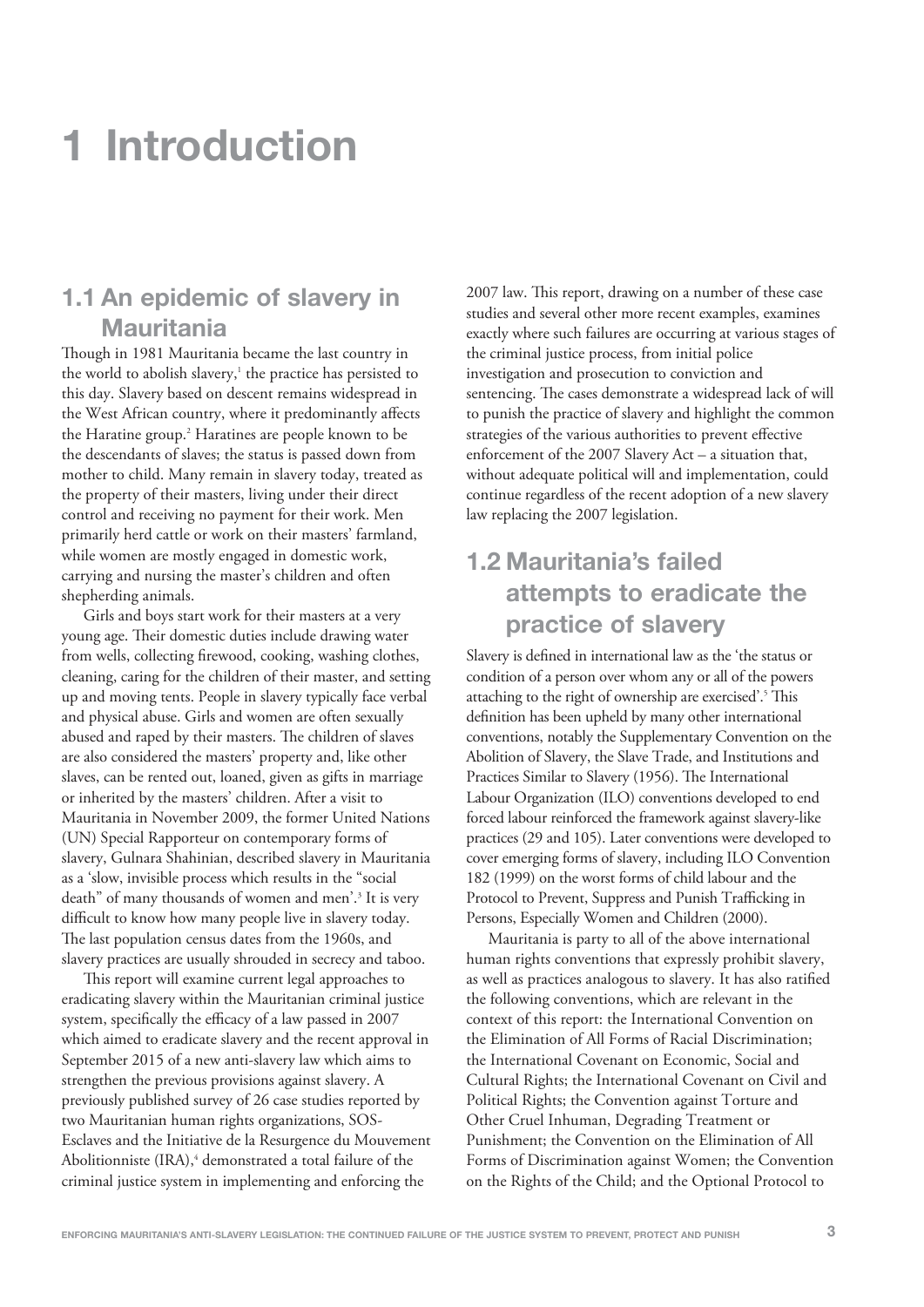the Convention on the Rights of the Child on the Sale of Children, Child Prostitution and Child Pornography. However, Mauritania has submitted reservations based on Islamic Sharia law to the Covenant on Civil and Political Rights, the Convention on the Elimination of All Forms of Discrimination against Women, and the Convention on the Rights of the Child.

Mauritania has also ratified the following regional instruments: the African Charter on Human and Peoples' Rights (which prohibits slavery), the Protocol to the African Charter on Human and Peoples' Rights on the Rights of Women in Africa, and the African Charter on the Rights and Welfare of the Child.

At the national level, Mauritania passed its 2007 antislavery law, aimed at allowing for the prosecution and conviction of slave-owners.6 Though the 2007 law has now been replaced by new anti-slavery legislation approved in August 2015, all the case studies under consideration in this report were brought under the 2007 law and it is the non-enforcement of that law which provides the main focus of this report. In 17 articles, the law covered a basic definition of slavery and forbids discrimination on the basis of status as a slave. It established a penalty of 5 to 10 years' imprisonment and a fine of 500,000 to 1,000,000 ouguiyas – between US\$1,600 and \$3,2007 - for the crime of slavery. It created several other offences related to slavery, such as the offence of depriving a child who is a slave from access to education, the offence of forcing a slave woman to marry or preventing her from marrying, the offence of producing a cultural or artistic production defending slavery, and the offence of violating the physical integrity of a person who is a slave. Perhaps most importantly, the law created an offence for any public official who 'does not investigate denunciations of the practices of slavery that are brought to his attention'.<sup>8</sup>

Despite these international and national legal instruments intended to eradicate slavery, practices within the country by state and local officials have continued to impede efforts to aid current and former slaves. Local organizations report reluctance to enforce the 2007 Slavery Act or facilitate its implementation at every level of the Mauritanian state, as well as widespread denial and concealment of slavery. Mohamed Ould Abdel Aziz, the President of Mauritania, has publicly denied the widespread existence of slavery and suggested that, where exploitation exists, it is because people choose to remain slaves: *'en Mauritanie n'est esclave que celui qui veut l'être'.*<sup>9</sup>

Regarding the 2007 anti-slavery law, the cases referenced in this report show a complete failure of the administrative, police, prosecutorial and judicial systems to enforce the law. On the level of the administrative authorities and police, there have been very limited efforts to seek out known victims of slavery, investigate cases of

slavery that are brought to their attention, or refer cases to prosecutors. On the prosecutorial level, prosecutors have failed to conduct thorough criminal investigations, often re-filing slavery complaints under other charges unrelated to slavery or arranging informal settlements of slavery cases against the interests of the victim. On the judicial level, judges have failed to enforce proper procedure and have often delayed cases. Only one case has led to conviction, and the convicted slave-owner was given a jail sentence much lower than that required by the law.

Following passage of the law in 2007, a Programme for the Eradication of the Vestiges of Slavery (PESE) was established by the government in 2009, which reportedly engaged in efforts to address poverty among communities of slave descent. However, no details on how funds were allocated or spent appear to have been published. SOS-Esclaves is aware of several survivors of slavery who received small sums of money from the programme, either in the form of a one-off payment or an ongoing small monthly payment. But the financial assistance to survivors has been wholly insufficient in meeting the full range of their needs. Survivors were not systematically supported, and the programme did not provide other forms of assistance that they typically require, such as psychosocial interventions, vocational training or legal assistance. The programme was not equipped with the necessary finances or resources to address slavery adequately, and had little capacity for outreach to monitor and identify victims in a systematic and widespread manner. Moreover, the programme referred to the 'vestiges' of slavery rather than slavery itself.

In March 2013, the PESE was disbanded and replaced by the Agence Nationale de Lutte contre les Séquelles de l'Esclavage, de l'Insertion et de Lutte contre la Pauvreté, also known as Tadamoun, to address the vestiges of slavery, poverty and the integration of freed slaves. But it seems a similar approach to that of PESE has been taken so far, with little information on the agency's plans available and insufficient efforts made to consult or collaborate with civil society organizations working to end slavery.

Despite the Mauritanian government having ratified the international and regional human rights conventions listed above, this report demonstrates the deliberate and systematic failure of the government to protect its citizens from slavery, thereby gravely and egregiously violating both its own law and regional and international human rights law. Boubacar Messaoud, President of SOS-Esclaves, has stated that 'more popular pressure is needed to follow up on these cases and make sure justice is served'.<sup>10</sup> This report therefore hopes to equip anti-slavery advocates and human rights defenders with an understanding of the Mauritanian criminal justice system and its failings to support them in their advocacy efforts.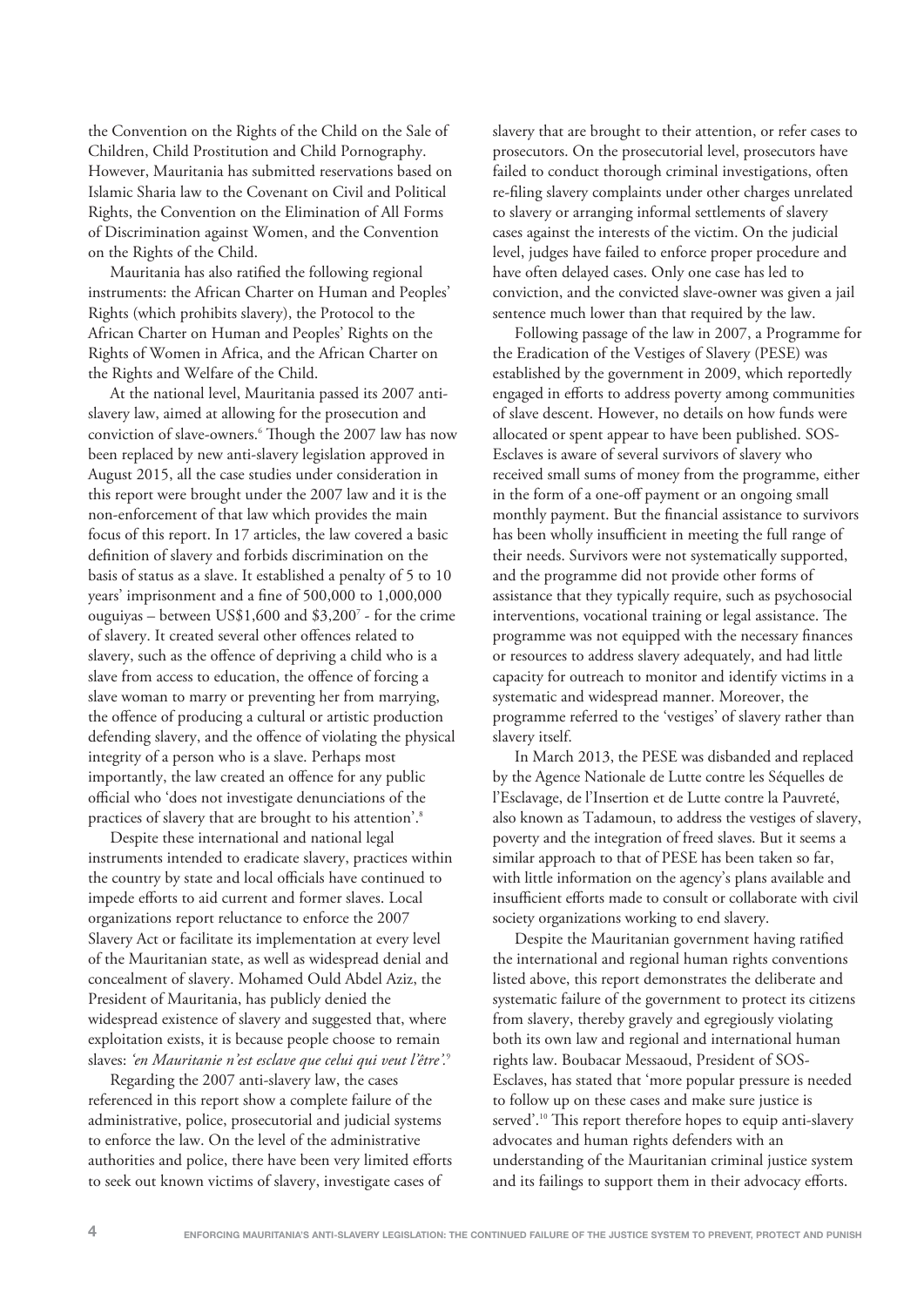# **1.3 Mauritania's repression of anti-slavery human rights defenders**

Aside from its legal failures to honour its commitment to the eradication of slavery, the Mauritanian government has failed to positively engage with civil society on the issue of slavery. Instead the government has been actively suppressing the voices of former slaves, anti-slavery advocates and human rights defenders. Two human rights organizations which have been affected by the government's attempts to suppress anti-slavery advocates are SOS-Esclaves and the IRA, the groups that provided the cases used in this report. These associations have long been at the forefront of the fight against slavery in Mauritania. They seek to expose the realities of the practice, challenge its widespread acceptance and defend the rights of those seeking to escape slavery. They also work to end discrimination faced by people of slave descent.

SOS-Esclaves was created in 1995, then declared illegal in 1998 before achieving official recognition in 2005 thanks to the pressure of the international community. In 2009 Boubacar Messaoud, the President of SOS-Esclaves, received the Anti-Slavery International Award and in December 2010 SOS-Esclaves received the French Republic's Human Rights Prize for its involvement in the fight against slavery. The IRA, on the other hand, has been trying without success to be officially registered since its creation in 2008. To this day it has faced a systematic and ungrounded refusal by the authorities: this is despite Biram Ould Dah Ould Abeid, the President of the IRA, winning the German Weimar Human Rights Award in 2011 for his work against slavery, as well as the 2013 UN Human Rights Prize and the 2013 Front Line Award for Human Rights Defenders at Risk.

In November 2014, Ould Abeid was arrested along with Brahim Bilal Ramdane, the Vice-President of IRA, and Djiby Sow, President of the civic association Kawtal Ngam Yellitaare, on anti-terrorism charges of 'belonging to an illegal organization, leading an unauthorized rally, and violence against the police'.<sup>11</sup> The activists had organized an anti-slavery convoy and were travelling through the country holding workshops on anti-slavery efforts and land rights and discussing exploitative practices such as deportations and land grabs.<sup>12</sup> All three were subsequently sentenced to two years' imprisonment in January 2015. IRA released a press release condemning the conviction, stating that the verdict 'was rather political than legal'.<sup>13</sup>

The conviction was also met with outrage from international human rights organizations. Fatimata Mbaye, President of the Association Mauritanienne des Droits de l'Homme (AMDH) and former Vice-President of the International Federation for Human Rights (FIDH), stated that:

*' this verdict shows once again that the political will to deal with land disputes, slavery and the legacy of human rights violations is biased, to say the least, and indicates a lack of courage to resolve once and for all the issue of slavery, which is regarded as a crime against humanity in the Mauritanian constitution.'* <sup>14</sup>

The verdict also provoked outrage within the Mauritanian anti-slavery community. In June 2015, more than 100 members of the IRA gathered in a peaceful demonstration to demand release of the activists. Police arrived with large amounts of tear gas and used batons to beat protesters and stop the protest. Twenty-three protesters were arrested.<sup>15</sup> The convictions were subsequently upheld by a Mauritanian court in August 2015.<sup>16</sup>

The government of Mauritania has declared its intention to repress the practice of slavery and has been a signatory to several international treaties to the same effect. Recent events, however, reflect a worsening crisis and abusive efforts by the government to silence those who denounce slavery. In most slavery cases, it is organizations like SOS-Esclaves and IRA who seek out victims of slavery and assist them in bringing suits under the 2007 law. These recent arrests and convictions of leaders of the anti-slavery movement, followed by violent suppression of peaceful protests, work in conjunction with failings in the criminal justice system to allow slavery to endure in Mauritania.

# **1.4 Mauritania's 2015 anti-slavery law**

In 2010, the Special Rapporteur on contemporary forms of slavery from 2008 to 2014, Gulnara Shahinian, published a set of recommendations urging the Mauritanian government to adopt a national strategy to combat slavery and to modify the 2007 anti-slavery law.17 In response, in March 2014 the Mauritanian government published a roadmap outlining a series of concrete steps to be taken to comply with the recommendations of the Special Rapporteur.18 In April 2015, a proposed bill modifying the 2007 law was introduced by the Prime Minister which incorporated certain elements of the 2010 recommendations and the roadmap. The bill was promulgated on 10 September 201519 and replaces the 2007 law.

The new law is a positive step. In its 27 articles, it declares slavery a crime against humanity<sup>20</sup> and raises the act of slavery from an 'offence' to a 'crime', enhancing sentences of imprisonment to between 10 and 20 years as a reflection of the new status as 'crime'. It gives more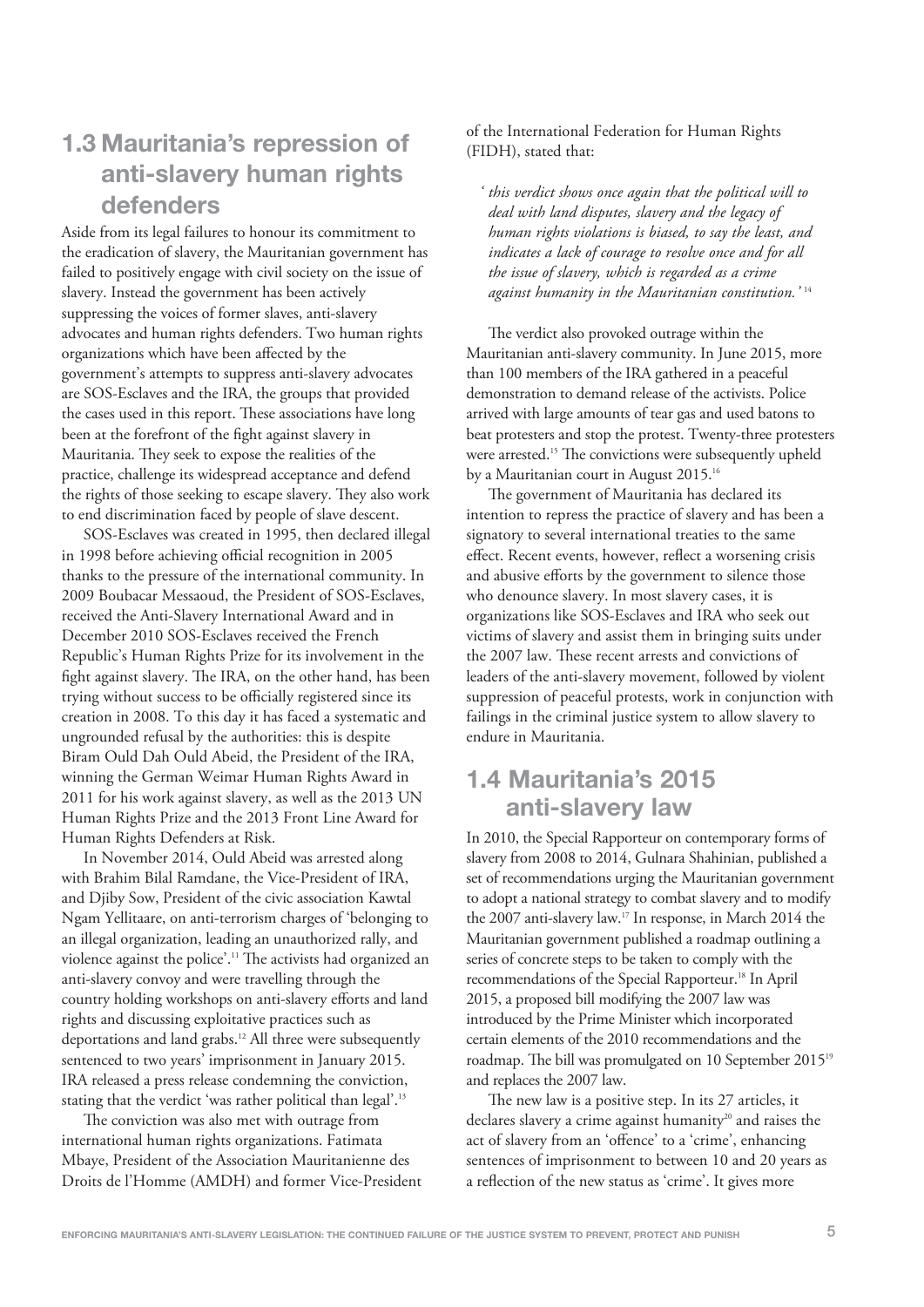precise definitions of slavery, including 'placement', which includes situations where a woman is promised in marriage to another or given to another upon the death of her husband, 'servitude' and 'indentured servitude'. The 2015 law creates special tribunals in each region to address issues related to slavery, though the exact implementation of this system has not yet been discussed. The role of judges is clarified in greater detail, requiring that all rights of victims are preserved, even in cases of opposition to the judgment or appeal. Perhaps most importantly, the new law allows for third party human rights organizations that have been legally registered in Mauritania for five years to bring cases on behalf of victims.21 This provision is especially important in instances where victims may be reluctant themselves to file charges due to psychological or economic dependence on their masters, though the requirement of legal registration prohibits groups like IRA from bringing cases.

Though the provisions of the 2015 law are positive, there are still many provisions not included that would have strengthened the law and provided greater rights and assistance to victims of slavery. The Special Rapporteur had called for inclusion of a civil cause of action, which would allow victims to bring suits without the involvement of police and prosecutors. She had also advocated the inclusion of a ban on slavery based on ethnicity or caste, as well as greater inclusion of all forms of modern slavery, a more exhaustive list than that defined in the new legislation. She had also called for greater aid to victims, including specific plans for compensation and reintegration into society, as well as medical, psychological and material support.<sup>22</sup> Further concerns beyond those raised by the Special Rapporteur

include the lack of a retroactivity amendment, making it unclear how current cases brought under the 2007 law will be prosecuted.

In addition, the Special Rapporteur urged for a stronger role for the independent Tadamoun agency to oversee the enforcement and implementation of the anti-slavery law.<sup>23</sup> The role of the Tadamoun agency should be to conduct nationwide training for police and administrative and judicial authorities on the new law to ensure that they pursue the cases of slavery brought to their attention efficiently and effectively; to train police, prosecutors and judicial authorities in the handling of victims of slavery practices, especially on how to create a safe, supportive, and gender-sensitive environment for victims to seek legal services; and to create a fund specific to slaves and former slaves to facilitate access to justice, legal empowerment and humanitarian relief (including emergency shelter and provisions for people escaping slavery).

While the Mauritanian government has taken positive steps in publishing the roadmap and passing new legislation, the failure to include some of the enumerated provisions is unsettling. Anti-slavery activists and the international human rights community had hoped that amendments to the 2007 law would involve sweeping changes that addressed the systematic failures of police, prosecutors and judges involved in the criminal process, as well as provide for specific measures to care for victims of slavery as they reintegrate into society. Though some new positive measures are included in the law, the failure to implement previous anti-slavery legislation has left many activists highly sceptical about the government's commitment to enforcing these new provisions.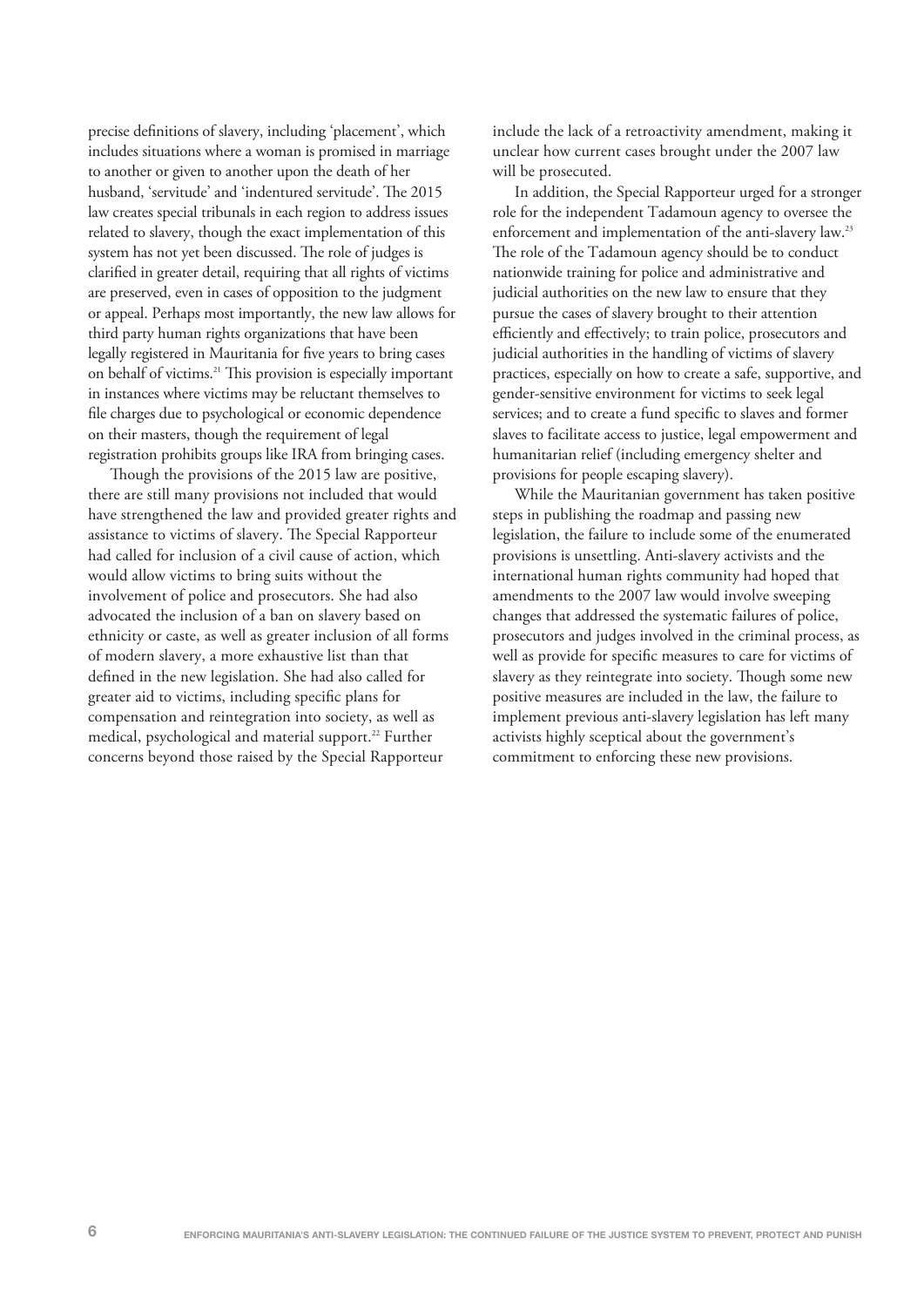# **2 Understanding Mauritania's administrative and criminal justice systems**

# **2.1 Administrative system**

A brief overview of Mauritania's administrative organization is necessary in order to understand the scope of the 2007 Slavery Act and its successor, the 2015 antislavery law. Mauritania is divided into 13 regions, called *wilaya*. Each *wilaya* is under the authority of a governor, called a *wali*. The *wali* is a representative of the central government and agent of the state, responsible to the Minister of the Interior. The role of the *wali* is to oversee implementation of the orders of the central government in the region, to inform the central government of developments within the region, and to manage areas of education, health and the provision of services.<sup>24</sup>

The 13 *wilaya* are divided into departments called *moughataa*, run by a prefect called the *hakem*. There are currently 54 *moughataa* in Mauritania.<sup>25</sup> The *hakem* is a representative of the central government as well, responsible to for carrying out the orders of the *wali* of the region. The *hakem* is mainly responsible for security in the department and the provision of general departmental services. Some departments are further divided into districts called *arrondissements*, each run by a district chief. Though the districts have existed since colonial times, an ordinance in 1990 had the goal of suppressing the districts, but the ordinance has not been put into effect and the districts, now numbering 31, continue to exist, where district chiefs are responsible for managing affairs on a very local level.<sup>26</sup>

In the 1980s, Mauritania began a process of decentralization which included a provision in the 1991 Constitution creating 'territorial collectivities' known as communes, which were to be run by elected councils.<sup>27</sup> There are now 216 such communes.<sup>28</sup> The communes manage affairs on a local level as well, and run parallel to the administrative system of the regions, departments, and districts. There is a lack of clarity about the responsibilities for each system and 'no framework of reference detailing the qualifications and responsibilities of local government staff.'<sup>29</sup>

# **2.2 Criminal justice system**

**2.2.1 Actors**

## *Judicial police*

The primary actors in the criminal justice system are the judicial police, who first receive notice of slavery accusations. Article 19 of the Code of Criminal Procedure details the members of the judicial police, which include *walis*, *hakems*, chiefs, police officers, the gendarmerie, the national guard and mobile units of the national army. The judicial police are mainly charged with proceeding with the earliest stages of an investigation: receiving complaints and denunciations, recording infractions, assembling evidence and pursuing criminal actors. The judicial police have the obligation of informing the state prosecutor (*le procureur de la République* – the state prosecutor at the *wilaya* level) of crimes and offences of which they have knowledge, and must turn over all evidence and provide a statement of the facts.

## *State prosecutors*

State prosecutors exist on three levels: the *procureur de la République* works with the courts of first instance at the *wilaya* level, the *procureur général près la cour d'appel* represents the state before the Court of Appeal, and the *procureur général près la cour suprême* represents the state before the Supreme Court. The role of the state prosecutor at the *wilaya* level is the most relevant as victims of slavery are most likely to interact with this prosecutor. Article 36 of the Code of Criminal Procedure explains that the state prosecutor receives denunciations, complaints and statements, often from the judicial police. The state prosecutor reports denunciations and statements to the investigating authorities, requests the opening of an investigation and directs the activities of the judicial police in carrying out such investigations.<sup>30</sup> The state prosecutor can decide that a case should not be pursued, in which case they must inform the civil party within eight days of his or her decision and inform the civil party of the right to open a civil case.<sup>31</sup>

## *Examining magistrates*

The examining magistrate is based at the *wilaya* headquarters and serves a very specific role in the criminal justice process. Before a slavery case can go to trial, the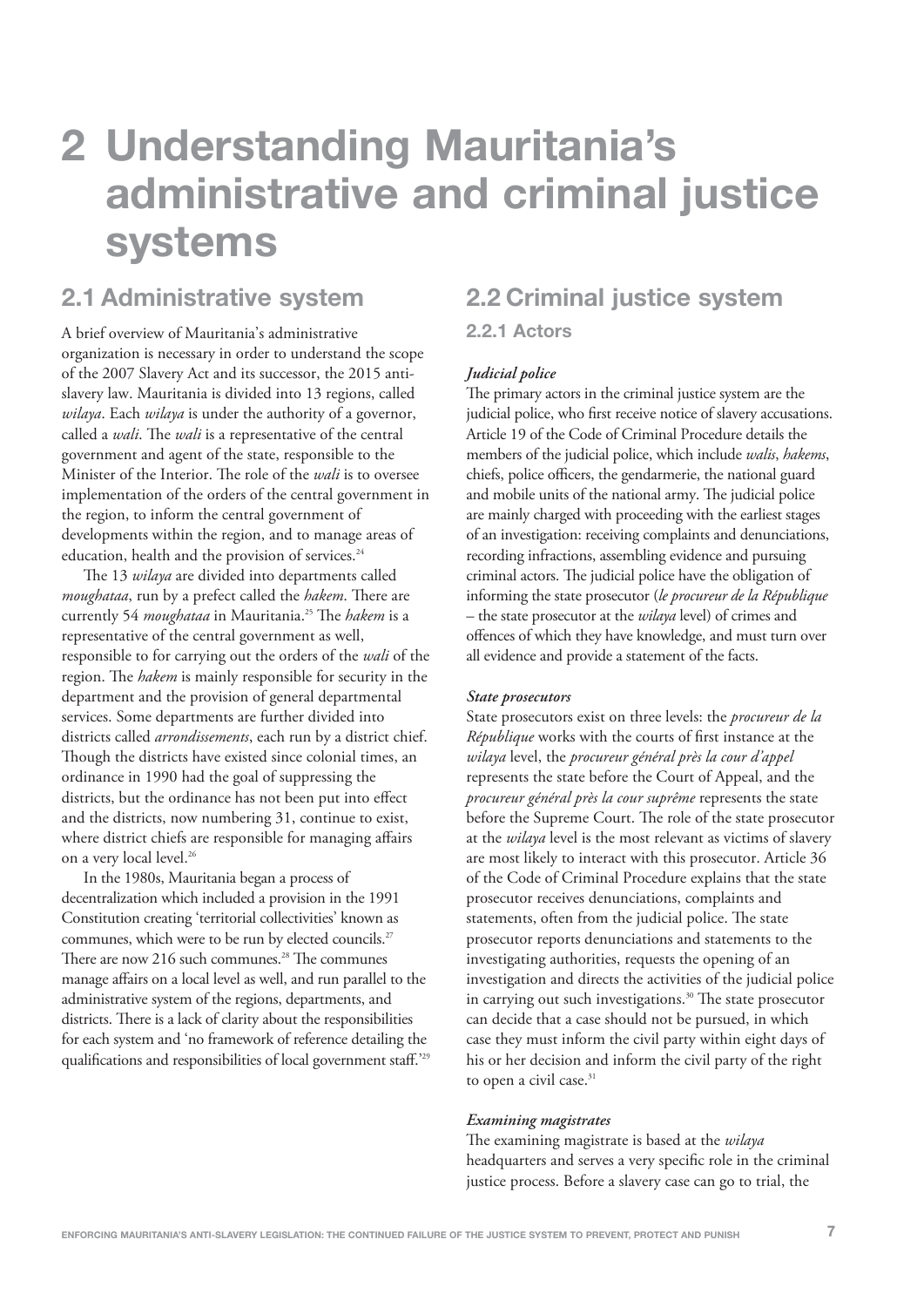examining magistrate conducts his or her own investigation to determine whether the facts support a charge of an infraction of the criminal law.32 The examining magistrate can be asked to investigate a case by a state prosecutor or civil party,<sup>33</sup> or can begin an investigation on his own determination if a state prosecutor is not immediately available.<sup>34</sup> If the examining magistrate determines that the facts do not support a charge, the suspect is released.35 If the examining magistrate determines that the facts do support an infraction of the criminal law, the state prosecutor will take the case to the Criminal Court for trial.36 The decision of the examining magistrate can be appealed by the state prosecutor, the prosecutor of the appeals court, the civil party or the person charged with a crime.<sup>37</sup>

## *Civil parties*

Any person who claims he or she is the victim of a criminal infraction can become a civil party by declaration either to an officer of the judicial police<sup>38</sup> or before an examining magistrate. Once before an examining magistrate, the civil party has the right to a lawyer, $40$  and can ask for witnesses, experts and additional evidence to be included in the investigation. The civil party must be notified of any decision which they may appeal within 24 hours of the decision.<sup>41</sup> Before the Criminal Court, the civil party has the right to copies of all evidence,<sup>42</sup> and can question the accused and witness,<sup>43</sup> as well as give a concluding statement.<sup>44</sup>

## *Defendants*

The defendant in a criminal case is initially a suspect investigated by the judicial police. The judicial police can hold a suspect in detention for up to 48 hours, but must justify the detention before a judge.<sup>45</sup> If the examining magistrate feels it is necessary, he or she can put the defendant under judicial control for up to two months, renewable five times.<sup>46</sup> The examining magistrate may also place the defendant in preventative detention if necessary

for six months, renewable once.<sup>47</sup> This can be requested by the state prosecutor as well.<sup>48</sup> The defendant may also be released on bail, but will still be required to appear at all proceedings.<sup>49</sup>

## **2.2.2 Court system**

Mauritania's court system is governed by the Code of Criminal Procedure and by Ordinance No. 2007-012 of 8 February 2007, which creates first-instance courts, Courts of Appeal, and one Supreme Court.<sup>50</sup>

## *Criminal Court (based within the wilaya courts)*

There are *wilaya* courts based in each of the 13 regions, covering civil, administrative, commercial and penal matters.51 The Criminal Courts are based within the *wilaya* courts and are composed of three judges and two jurors.<sup>52</sup> Cases are submitted to the Criminal Court by the examining magistrate or by the state prosecutor for lowerlevel infractions.<sup>53</sup>

## *The Courts of Appeal*

There are currently three courts of appeal based in Kiffa, Nouadhibou and Nouakchott, each of which has a jurisdiction covering several *wilaya*. Courts of Appeal have panels of five judges for criminal cases.<sup>54</sup>

## *The Supreme Court*

The Supreme Court is the highest court in the land and 'is competent to hear appeals from decisions of Courts of Appeal or decisions in first and last resort of courts of first instance'.<sup>55</sup>

The President of the Supreme Court is appointed by the President of the Republic for a renewable term lasting five years. The Supreme Court is divided into five chambers, one of which is dedicated to penal cases. Criminal cases are heard by five judges, and Article 28 of Ordinance 2007-012 requires that all the decisions be published in periodic bulletins.<sup>56</sup>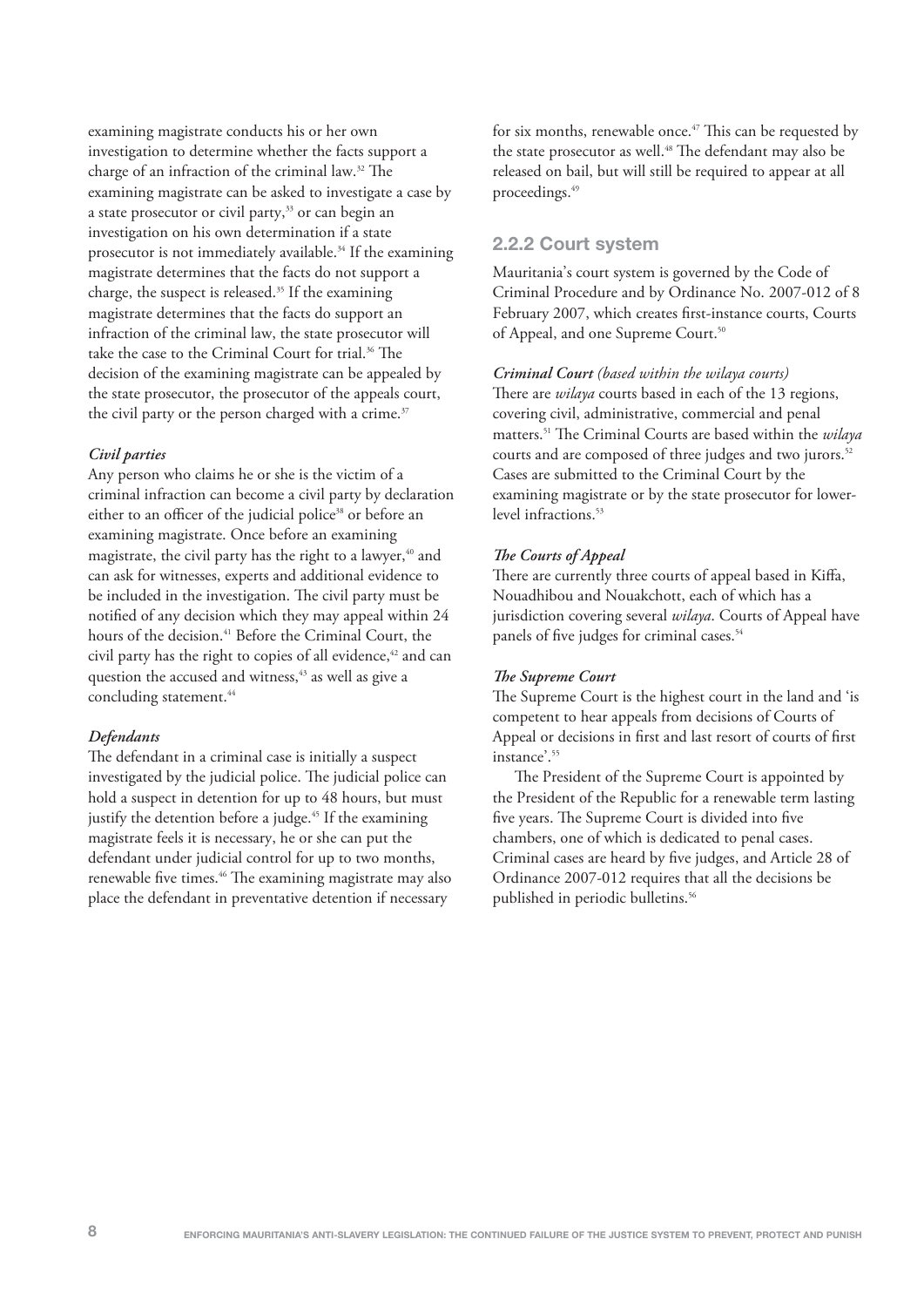# **3 Failure of responsible authorities to enforce anti-slavery legislation**

Considering the vastness of the Mauritanian territory, especially certain regions, and the fact that many slavery cases are in remote rural areas, local police forces are much more likely to be aware or informed of slavery cases than the few governors, prefects or district chiefs. This means that the enforcement of the 2007 Slavery Act depends largely, at least initially, on the police. In most cases it is up to the police to respond first to slavery or slavery-like situations, such as the release and protection of the victim, the recording and registration of the complaint, and the conduct of preliminary investigations.<sup>57</sup> It is also the role of the police to inform the public prosecutor of the region.<sup>58</sup>

Article 20 of the Mauritanian Code of Criminal Procedure states:

*' The officers of the judicial police are charged with recording the infractions of the criminal law, with collecting evidence and with searching for the parties involved; they receive complaints and denunciations; they proceed with preliminary investigations into the conditions described by Articles 67 to 70 as long as an investigation is not open.'* <sup>59</sup>

Article 22 of the Code continues to detail the responsibilities of the judicial police:

*' The officers of the judicial police are bound to inform without delay the prosecutor of the Republic of crimes, offences and contraventions of which they have knowledge. Upon the closure of their operations, they must present to them directly the original as well as a certified copy of the statements that they have made and all documents obtained; anything seized must be handed over to the prosecutor. The statements must declare that the author is qualified as an officer of the judicial police.'* <sup>60</sup>

Article 19 of the Code specifies exactly who is considered to qualify as an officer of the 'judicial police', which includes *walis, hakems* and district chiefs.<sup>61</sup> Thus, administrative authorities share the responsibility of fully investigating any crimes which are brought to their attention and are obligated to report them to the prosecutor. This point is made concrete in Article 12 of the 2007 law, which states:

*' Any wali, hakem, district chief, officer or agent of the judicial police who does not investigate denunciations of the practices of slavery that are brought to their attention is punished by imprisonment of two to five years and a fine of two hundred thousand ouguiyas (200,000 UM) to five hundred thousand ouguiyas (500,000 UM).'* <sup>62</sup>

A nearly equivalent disposition appears in the 2015 law, which raises the fine to 500,000 to 1 million UM.<sup>63</sup>

Nevertheless, a major contributing factor in the persistence of slavery and slave-like practices in Mauritania is the continued failure of police, prosecutors and the judiciary to respond adequately to reported cases of exploitation, from identifying and investigating victims to prosecuting and punishing perpetrators. The following section briefly outlines some of the recurrent shortcomings in the official response, drawing on case studies provided by SOS-Esclaves and IRA in their work with victims. These have featured previously in a report published by Anti-Slavery International (ASI), the Society for Threatened Peoples (STP) and the Unrepresented Nations and Peoples Organization (UNPO).64 While serving as illustrative examples of the barriers in Mauritania's justice system, they represent only a fraction of cases. Many other cases not included here are also characterized by the same challenges and obstructions.

## **3.1 Police and administrative authorities**

One of the first steps in addressing the practice of slavery is the identification of victims by administrative authorities and police, as these authorities are first in line to respond to claims of slavery. However, it is typically the case that slavery cases are first identified by human rights defenders rather than officials, often only being taken up by officials after sustained pressure on the authorities to respond. Despite the threat of imprisonment and fine, *wali*, *hakem*, district chiefs, and judicial police often do not investigate instances of slavery that are brought to their attention, and in many cases intimidate victims into silence.

• **Hanna S. and her two children (November 2007)**: *This case was reported by the victim with the assistance of SOS-Esclaves. According to her testimony to police, the*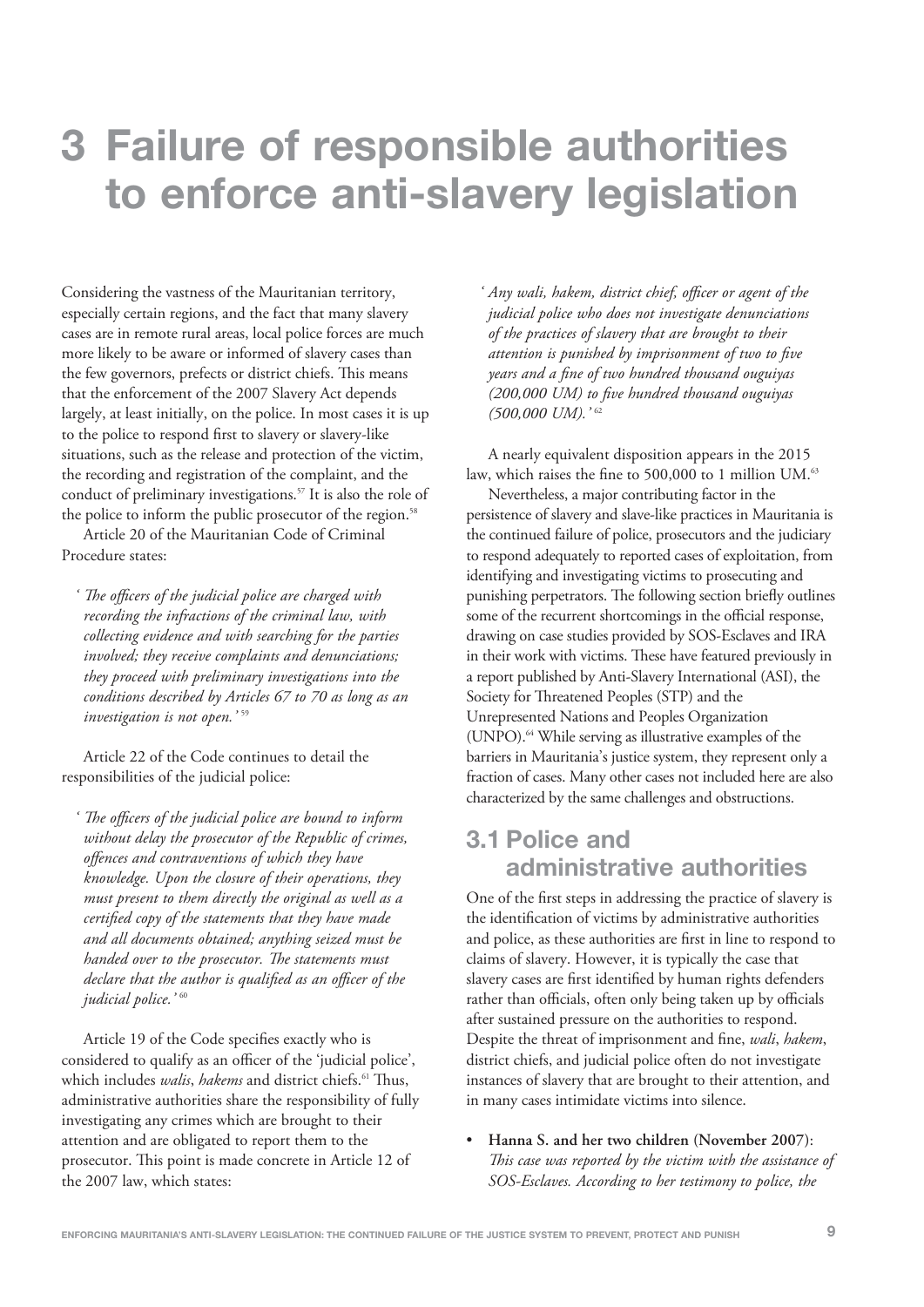*victim was born into slavery and held by her master's family to take care of their camels before she eventually managed to escape, but without her two children. Instead of taking preliminary investigating measures, however, the* hakem *and* wilaya *police threatened the victim and intimidated her into withdrawing her allegations. The actions of both the* hakem *and the* wilaya *police are in clear violation of their obligations as administrative authorities under Article 12 of the 2007 law.*<sup>65</sup>

As well as failing to seek out victims, police and administrative authorities are frequently reluctant to progress reported cases of slavery through further investigations or to notify prosecutors. A number of documented cases have demonstrated situations where multiple police and administrative authorities, despite being alerted to suspected cases of slavery, chose not to pursue investigations or inform prosecutors.

• **Mbarka L. (September 2011)**: *Mbarka L., aged 20 when her case was filed, was enslaved to a family in the Touabir tribe while her two younger brothers were enslaved to a relative of the family. Having escaped, she filed a claim against her former masters with the help of IRA. However, both the police and the prosecutor of Kaedi denied they had jurisdiction over the case because Mbidane, the place where Mbarka had been enslaved, was under the authority of the Brakna region. However, when IRA activists subsequently approached the deputy governor of Brakna, he also claimed not to have jurisdiction over the case and referred them to the prefect of Aleg, one of the regional departments. The prefect of Aleg finally ordered the district chief of Male (a commune of Aleg) to send the police to the master's family in Mbidane.* 

*During this period, Mbarka was intimidated by relatives of her masters to withdraw her allegations and, when she refused, was sexually assaulted and then denounced to the authorities for fornication and filial disobedience: crimes punishable by flagellation, stoning or imprisonment under Sharia law. She was subsequently arrested and both charges were filed by officials. Mbarka was eventually released as a result of pressure from IRA and SOS-Esclaves, but the charges against her are still pending. Her slavery claim did not proceed and although one of her brothers managed to escape, the youngest remains in slavery. The authorities did not take any action on this case either.*<sup>66</sup>

• **Mohamed Lemine and his family (January 2012)**: *Mohamed Lemine was aged around 15 when he reported the case of his family to police in the Hodh El Gharbi region following his escape. According to his testimony, his* *alleged masters still held his seven siblings and mother in slavery, with the children unable to attend school. This was confirmed by their father, who claimed that the master's family had only allowed him to 'marry' his wife if she and their children would remain under their control.* 

*The father also lodged a complaint against the alleged masters for the exploitation of his family. However, the police rejected his claim and IRA members attempting to help the boy were reportedly arrested and tortured. The case was apparently referred on to the examining magistrate. The master's family were subsequently placed under judicial supervision and Mbarek's children transferred to his care, but neither claim progressed.*<sup>67</sup>

These examples reflect a systematic reluctance among police and administrative authorities to identify, recognize or respond to instances of slavery, meaning that a large proportion of reported instances never proceed to court. As the previous case studies show, slavery victims and their supporters may in fact themselves be intimidated or abused by police officials to force them to withdraw their accusations.

## **3.2 Prosecutors**

Article 36 of the Mauritanian Code of Criminal Procedure establishes the principle of discretionary prosecution. This means that the public prosecutor is free to decide whether or not to follow up on a slavery complaint. However, the public prosecutor is required to determine whether the complaint is founded, and such a decision requires investigations. Yet the non-enforcement of the 2007 Slavery Act is not only due to resistance to investigating slavery allegations on the part of the administrative authorities and police, but because the prosecution authorities are unwilling to prosecute alleged slaveholders.

A number of documented cases demonstrate that the prosecution will often simply reject the claim or close the file without reasonable grounds. This is evident from the cursory nature of most investigations, which are usually limited to interviewing the victims and alleged masters, often bringing the two together. This places enormous pressure on victims, who are extremely vulnerable, to change their testimonies.

Furthermore, human rights defenders and their legal representatives frequently report that the word of White Moors is afforded greater credibility than those of people living in slavery. Few investigations seek to identify witnesses or corroborating evidence. This means that powerful or well-placed slave-owning families can manipulate legal proceedings and allow their own testimony to override credible allegations, particularly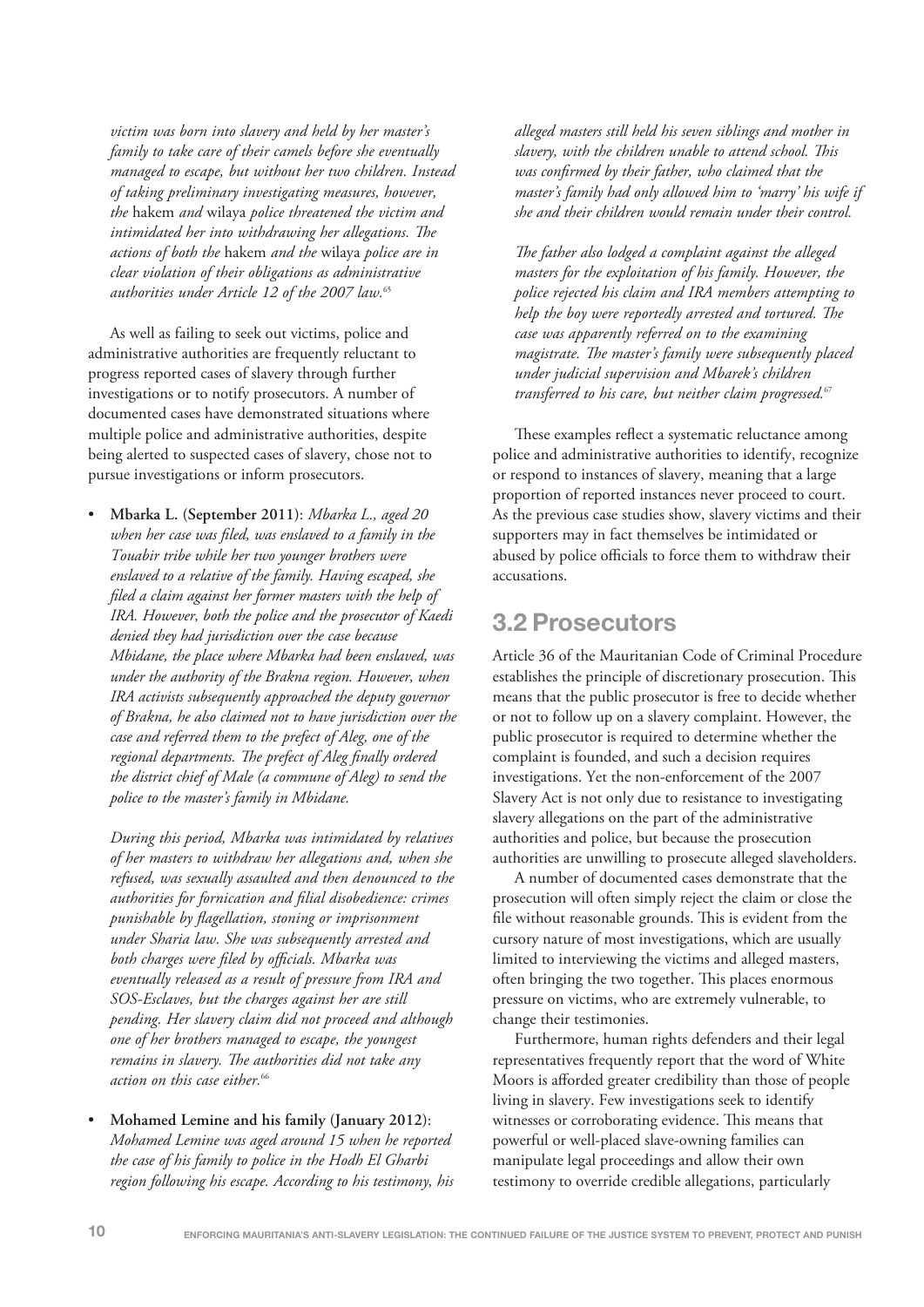when victims themselves are vulnerable and under the control of their masters.

• **Fatimetou (June 2009)**: *SOS-Esclaves was contacted about Fatimetou by neighbours who reported that the girl was regularly beaten, denied access to school and forced to undertake domestic work for her mistress. Following pressure from representatives of SOS-Esclaves on the Toujounine prefect to order her release, the girl – dressed in rags and unable to read or write – was brought in by the mistress and her niece. The case was then referred to the police 'juveniles' department, where the niece admitted that Fatimetou had been given to the family as a 'present', with the mistress reiterating that the girl was her property.* 

*As a result, the case was referred to the prosecution, the mistress taken into custody and Fatimetou was taken into the care of a human rights activist. However, at the hearing four days later, a black woman in rags – accompanied by four White Moors who were friends of the mistress' family – testified that she was the girl's grandmother, claiming that the identity of the father was unknown and that the girl's mother was unable to be present at the hearing. On the basis of this evidence the deputy prosecutor decided to close the case and hand Fatimetou over to her alleged grandmother, despite Fatimetou claiming not to know the woman and stating that she did in fact know her father. The mistress was eventually released and Fatimetou was taken by one of the White Moors. According to SOS-Esclaves, the deputy prosecutor forbade them from undertaking any further investigations into the case.*<sup>68</sup>

The lack of rigorous investigations is only one of the ways in which prosecution authorities fail to enforce the 2007 Slavery Act. A common practice for prosecutors is to reclassify slavery cases under other charges, such as workrelated conflict or exploitation of minors – definitions that fail to capture the extent of the coercion and human rights abuses involved – meaning that judicially they do not exist as slavery cases. In many cases, victims are encouraged to reach an informal settlement.

• **Salma and Oum El Issa (December 2010)**: *IRA representatives alerted police and administrative authorities in Arafat, a department in Nouakchott, of the alleged enslavement of two girls (aged 9 and 15) by a female government employee. The latter was arrested following sustained pressure from human rights defenders and solely prosecuted on charges of child exploitation - a lesser crime than slavery. The mothers of the two girls were also prosecuted on the same charges as they had*

*received payment for their daughters' work as domestic servants. The three women were convicted on 16 January 2011. The mistress was sentenced to six months imprisonment and the girls' mothers received a six-month suspended sentence.* 

*However, the mistress was released nine days later, as the Appeals Chamber ruled that her detention warrant was invalid. She, together with the two mothers, was subsequently acquitted by the Court of Appeal of Nouakchott on 21 March 2011. Activists involved in the case reported multiple legal violations and accused authorities of attempting to cover up the reality of slavery.*<sup>69</sup>

Finally, prosecutors may block cases from reaching the examining magistrate. According to Article 36 of the Mauritanian Code of Criminal Procedure, the prosecutor is under the obligation to inform the claimant about the decision whether or not to prosecute within eight days: in cases where it is determined that there is not sufficient evidence to proceed, Article 36 also obliges the prosecutor to inform the plaintiff of their right to file a civil suit with the examining magistrate. Yet documented case studies demonstrate that prosecutors fail to take necessary steps to ensure that credible allegations are investigated.

• **Mbarka E. (March 2011)**: *The victim reported her case to the police with the help of IRA. According to her testimony, she was subjected to abuse and rape by the master and his son. She had two daughters as a result, who were also considered slaves of the family. Mbarka's mother was also enslaved. Alongside IRA, Mbarka went to the administrative authorities of Toujounine (Nouakchott) on 6 March 2011 and filed a complaint against her master before the 'juveniles' department. A report was then sent to the prosecutor. In late October 2011, despite multiple enquiries on the status of her case and correspondence from IRA members to the prosecutor, no further action was taken.*<sup>70</sup>

The reluctance of prosecutors to investigate and process slavery claims creates a further hurdle for victims in securing protection and redress, meaning that a large proportion of the cases that are successfully registered with police and administrative authorities never reach the court.

# **3.3 The judiciary**

It should be emphasized that it is extremely rare for a slavery claim to reach the courts. As demonstrated above, the majority of cases are dismissed without proper investigations by the police or are blocked at the investigative stage by the prosecutor. However, if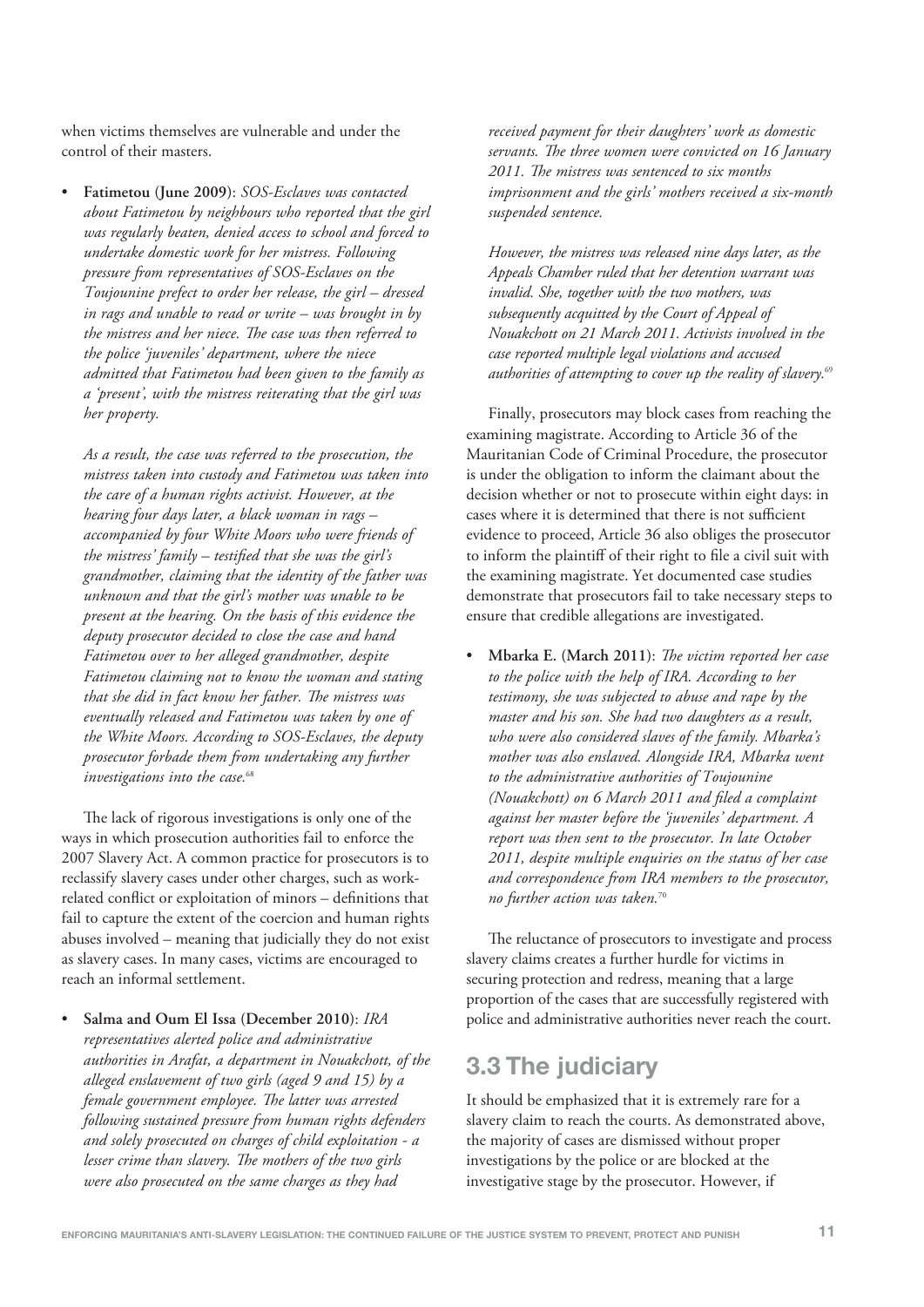exceptionally a slavery claim does reach the courts, procedures and deadlines are typically not respected. Once more, unexplained delays in the procedures indicate an unwillingness to expose slaveholders to criminal liability.

While Mauritanian procedural law does not impose a specific time limit on the examining magistrate to conduct investigations, it does require that the latter take all necessary action to determine the truth.<sup>71</sup> Furthermore, Article 15 of the 2007 law states that '[a]s soon as information is brought to their attention and under penalty of being sanctioned, any competent judge must take urgently and without prejudice, all appropriate protective measures against the infractions proscribed by the present law'. A similar provision exists in Article 21 of the 2015 law. In almost all reported slavery cases, the claimants specifically identified the alleged slaveowners as well as their whereabouts, so the very long time taken for investigations cannot be explained by difficulties in the search for incriminating or exculpatory evidence. Yet there are frequently extended delays with no sign of justice to come.

In some cases, examining judges may not follow up on cases referred to them by the prosecutor, refusing to investigate a case without offering an adequate explanation despite there being sufficient evidence for the prosecutor to file the case. Many human rights defenders believe that such unexplained case closures are often on account of the master's family enjoying political connections or close ties with those occupying judicial office.

• **Oueichetou (August 2011)**: *Oueichetou was just 10 years old when IRA members were alerted by neighbours about her situation after witnessing the mistress beating the girl. The allegations of mistreatment and exploitation were supported by her testimony and appearance, prompting IRA to file a complaint to the police 'juveniles' department on 1 August 2011. However, by the time the police were dispatched to the mistress' home, Oueichetou could not be found. According to IRA members, the mistress had received prior warning from her cousin, a policeman, enabling her to hide the girl ahead of their arrival.* 

*Though the mistress denied all knowledge of the girl, she was taken into custody and charged with the crime of slavery. On 4 August, however, the examining magistrate ordered her immediate release. No explanation was provided to justify this decision, though activists believe he was pressured to close the case as a cousin of the mistress with powerful political connections allegedly attempted to release her by force. No further investigations were undertaken to locate Oueichetou and the case was closed. Furthermore, 10 IRA members protesting the decision were reportedly arrested, detained* and tortured.<sup>72</sup>

Another extremely common problem is the failure of judges to observe proper procedure, meaning that plaintiffs are not afforded a full opportunity to present their case due to inadequate timeframes, disruptions and other violations.

• **Moima, Houeija and Salka (March 2011)**: *The case of Moima, Houeija and Salka, then aged 17, 14 and 10 respectively, was reported by several human rights organizations to police in Nouakchott on 23 March 2011. Following pressure from these groups, without which the case would likely have not progressed, six people were charged with the crime of slavery and the case referred to the Criminal Court of Nouakchott - the first occasion the 2007 Slavery Act was directly invoked by a tribunal.* 

*However, the case was characterized by numerous irregularities, with the trial held only three days after the defendants appeared in court to enter their pleas: as a result, neither the prosecution lawyers nor the lawyers of the civil party had enough time to prepare. Clan members of the accused reportedly filled the court room and continuously disrupted proceedings. The subsequent ruling, acquitting all of the accused, was delivered in the afternoon in the absence of the civil party – violating Articles 263 and 513 of the Mauritanian Code of Criminal Procedure. AFCF appealed the decision and the case has been pending before the Appeals Chamber since then.*<sup>73</sup>

In those rare instances where the examining magistrate does bring the charges against the slave master or mistress and duly refers the matter to the Criminal Courts, the case can be held up indefinitely at the trial stage. Often this is because of the alleged inability to locate the slave master or mistress, following, as is often the case, their being released on bail after their initial arrest.

• **Rabi'a and her six siblings (August 2011)**: *This case involves seven siblings aged between 11 and 26 together with their mother, herself a slave, although only three of the siblings proceeded with the criminal complaint. According to SOS-Esclaves, the children were enslaved to two different families, with one mistress admitted 'owning' the children in the presence of the prosecutor. Having been sent to the examining magistrate, the charges were retained and referred to the Criminal Court on 15 September 2011. However, the decision of the examining magistrate was appealed by the mistress first to the Appeal Court and then the Supreme Court, where in both cases the decision was upheld.* 

*Nevertheless, since being referred back to the Criminal Court of Nouadhibou, the case has been awaiting trial*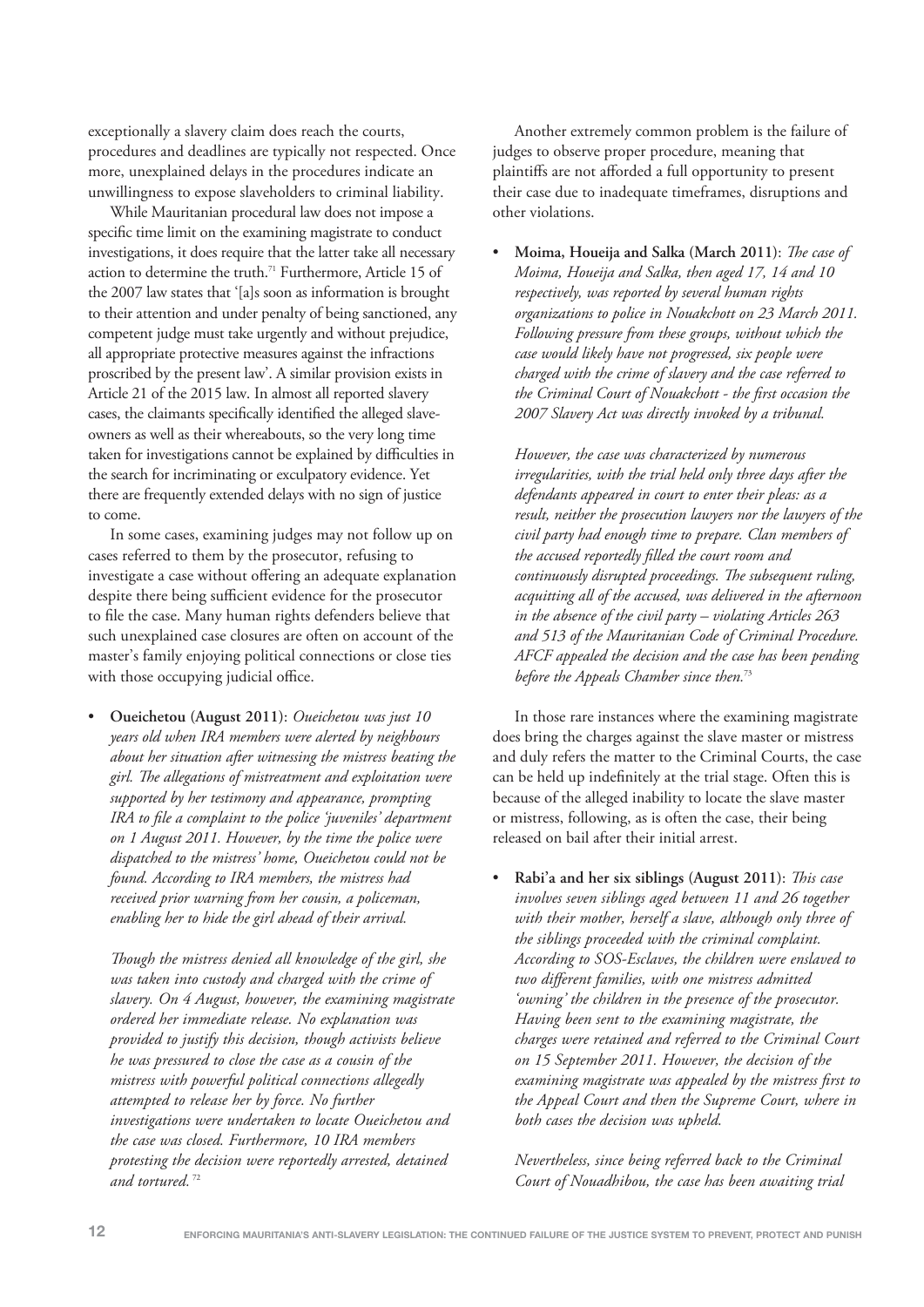*since August 2013. Furthermore, while the victims were originally informed that the mistress was arrested and placed in jail while the outcome of the court case was determined, subsequent investigations revealed that the mistress had in fact been released on bail.* <sup>74</sup> *Since her release, the accused has disappeared and it is the inability to locate her that has been given as one of the reasons for the lack of trial hearing.*

Finally, even where there has been a conviction at the Criminal Court for the crime of slavery (as has happened in only one case under the 2007 law), there has not been adequate sentencing or enforcement of the term and a complete failure to deal effectively with the appeal against the unduly lenient sentence.

• **Said and Yarg (November 2011)**: *In the first and only successful prosecution using the 2007 anti-slavery law, Ahmed Ould Hassine was found guilty of enslaving two young brothers, Said and Yarg. The master was sentenced to two years' imprisonment and ordered to pay compensation of MRO 1.35 million , amounting to around USD 4,700 – well below the tariff of 5 to 10 years' imprisonment provided for in the 2007 anti-slavery law.*

*However, the state prosecutor did not appeal the unduly lenient sentence immediately; he only filed an appeal after the lawyer representing Said and Yarg intervened. Furthermore, less than four months after lodging his own appeal against his conviction, on 26 March 2012, the convicted slave-owner was released on bail by the Criminal Chamber of the Supreme Court for the sum of MRO 200,000 (US\$680). At no point was the children's lawyer informed of the request for bail, despite the potential risks to the boys and in breach of the requirements of the Code of Criminal Procedure.*<sup>75</sup> *As in the previous example, since his release on bail, the slave master has purportedly disappeared and it is this inability to locate him that is being given as a reason for the fact that the appeal has still not been heard since it was lodged in December 2011.*

The appeal in the case of Said and Yarg is of significance in Mauritania, as the eventual outcome could potentially change the legal landscape for victims and advocates bringing anti-slavery cases. In an interview with MRG, Maitre Elid Mohameden, the Mauritanian lawyer representing Said and Yarg, discussed the potential effects of a positive or negative outcome for his clients. Should the appeal be decided in favour of the boys, he says:

*'it would be a significant advancement; it would show that the judiciary has changed its mentality. This will*

*give those people subjected to slavery the hope and confidence to go and take action against their masters. It would also be encouragement for those who are fighting for human rights.'* <sup>76</sup>

If the appeal is decided in favour of the master, particularly following the recent adoption of what is meant to be a strengthened anti-slavery law, 'it would be disastrous for the slaves. It would be like telling them: you will not be received well before a judge and you will not be given your rights if and when you try to escape your master.' This would not only undermine the work of activists but also reinforce the environment of impunity for the perpetrators of slavery.<sup>77</sup>

The fact that the case of Said and Yarg resulted in conviction, notwithstanding the unduly lenient sentence and the delay in hearing the appeal against the sentence, provides a small glimmer of hope that, in future, with sufficient commitment from authorities, judiciary and other actors, the current barriers to justice for victims of slavery described above could be overcome. The proper handling of the appeal, not least the prompt location of the slave master, the scheduling of a hearing that is adhered to and a sentence that is in line with the tariff set down in the 2007 law, represents an opportunity for the Mauritanian authorities to show its people and the international human rights community that it is serious about ending the practice of slavery in Mauritania.

At present, however, as the case studies featured in this report demonstrate, reported slavery cases are routinely obstructed at every stage of the justice system by police, prosecutors and the judiciary, with many cases not even investigated or subsequently closed by the prosecution due to an unwillingness to convict. Many are reclassified as lesser crimes such as work-related conflict, resulting in a small fine or acquittal, while others have been blocked at the prosecution or appeal stage so that in practice the cases remain unresolved.

These shortcomings have persisted and are evident in more recent slavery-related proceedings, such as the case of Issa Ould Hamada, a 10-year-old boy who had spent his childhood enslaved in a hamlet near Bassikounou before managing to escape and seek help in March 2015. The police subsequently arrested his master and held him for several months. Then, without informing the lawyer or the guardian of the child, the Criminal Court proceeded to hold a hearing. The slavery charge, which is supposed to carry sentences of 5 to 10 years, was reclassified as 'obtaining the services of an unpaid child' and the slaveowner was given a 3 month sentence: this he was said to have already served through the time he had been in detention. As a result, he was immediately released from prison.78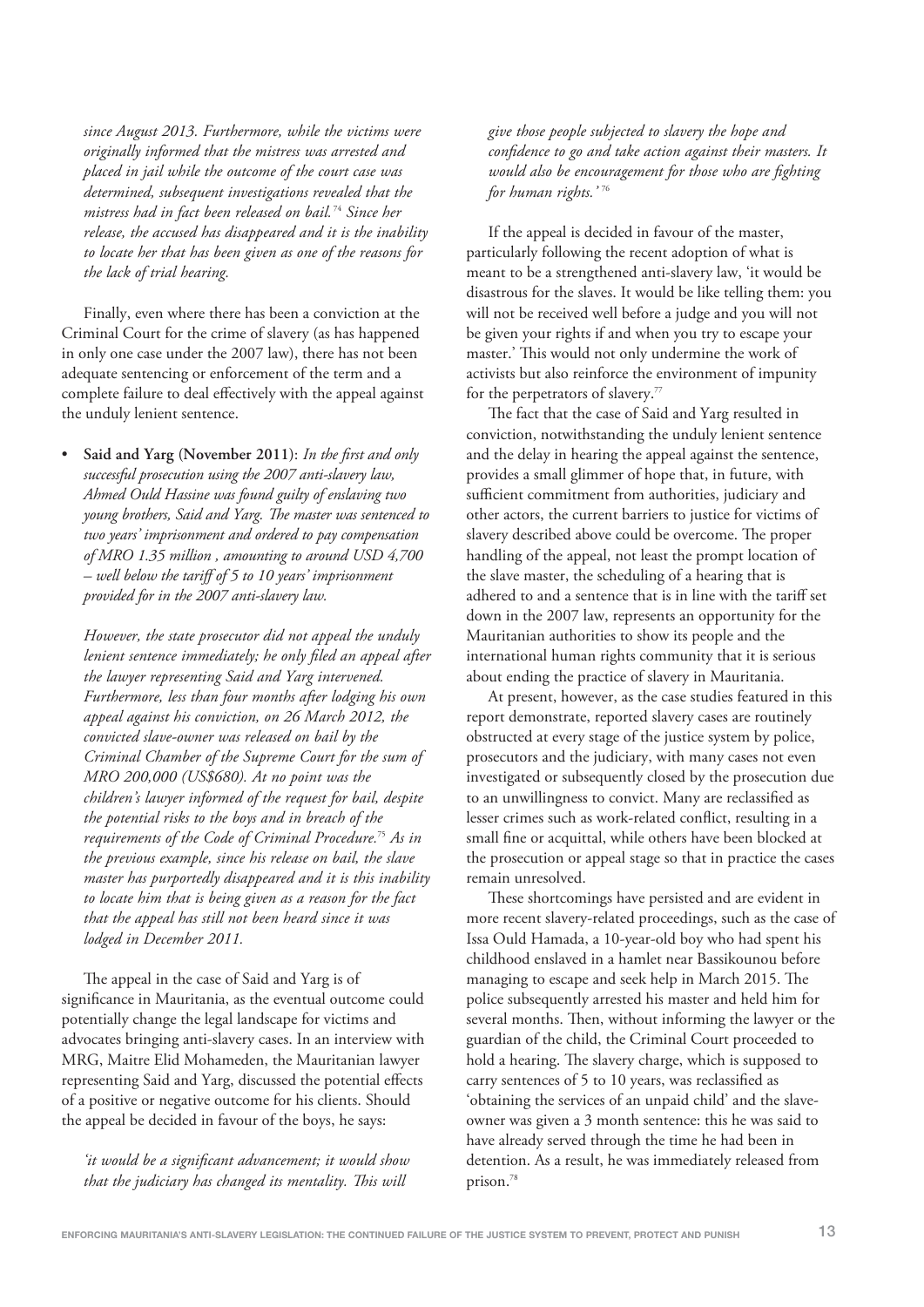Other recent examples illustrate similar problems of delayed procedures and a reluctance to punish perpetrators of slavery. These include a case reported to authorities in Zouerat by a relative on behalf of Mint M'boirik Choueida and her eight children, all of whom were apparently enslaved. Due to security concerns, the military were brought in to apprehend the slave-owners and rescue the victims. However, after the accused were sent to prison pending the trial and their initial request for provisional freedom denied by the judge, their lawyers referred the case to the Court of Appeal and were able to secure their release until the trial. This decision was then referred by the prosecutor to the Supreme Court and is awaiting a decision before the actual criminal trial can proceed.79 Another case, also reported in March 2013 and involving a 23-year-old named Seh Ould Moussé, has experienced similar problems as the accused, having

initially been placed in prison, were able to secure release ahead of the trial. This decision has also been referred to the Supreme Court to be decided before further the trial can proceed.<sup>80</sup> Both cases demonstrate the apparent ability of the accused to evade justice indefinitely due to delays in proceedings.

These and other cases mentioned in the report are by no means an exhaustive list of recent slavery cases, but they do illustrate recurring issues and obstructions within Mauritania's justice system that have repeatedly ensured that reported slavery cases are either not dismissed without investigation or are subsequently undermined at some stage of prosecution. Consequently, until these systematic failures of the justice system are addressed, it is unlikely that the new slavery law alone will bring substantive change for victims without the willingness among authorities to effectively implement its conditions.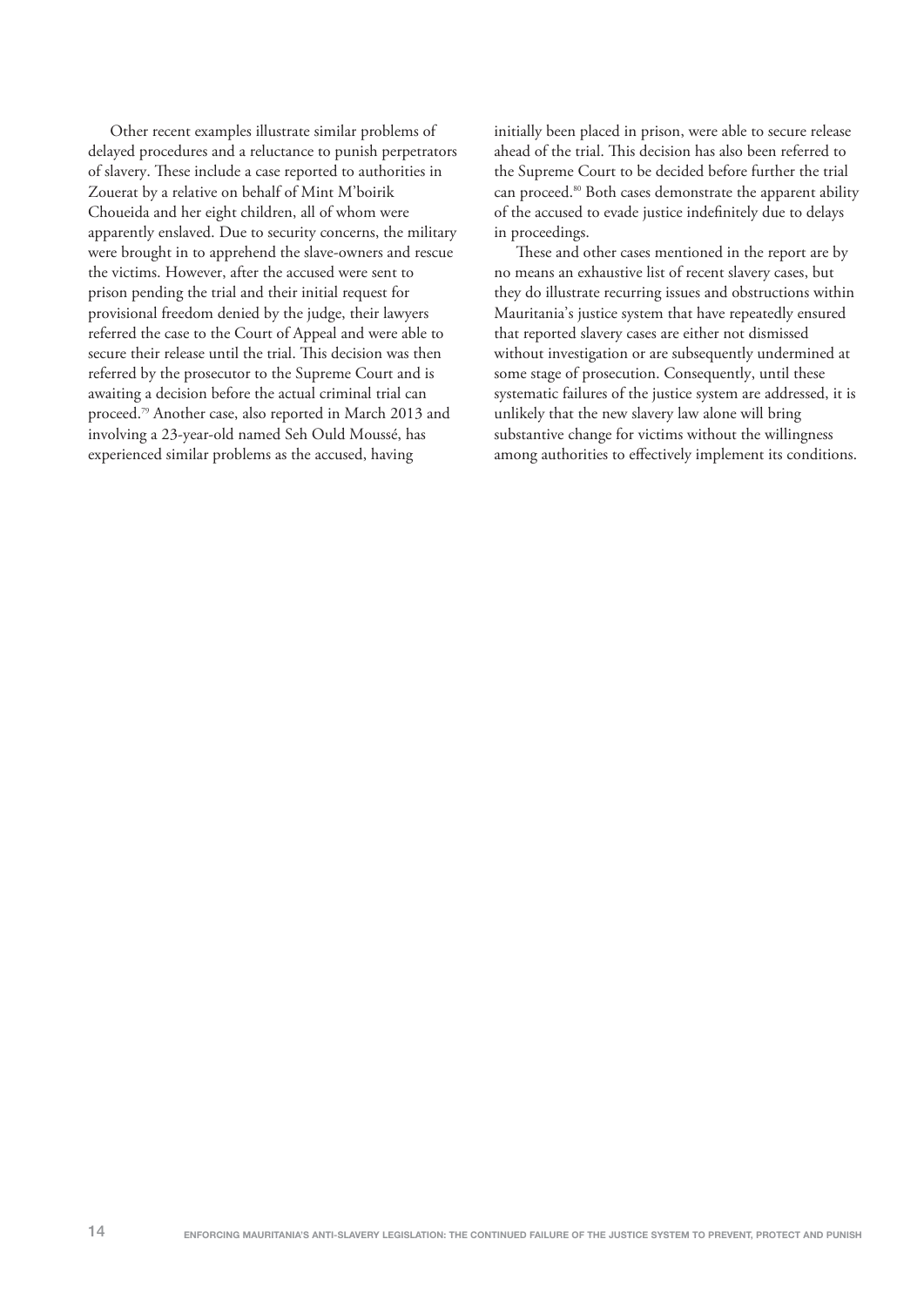# **4 Conclusion**

The previous Mauritanian government demonstrated some willingness to eradicate slavery when it adopted the Slavery Act, criminalizing and punishing slavery and slavery-like practices on 3 September 2007. Since then, however, the current Mauritanian government has shown little, or indeed any political will to implement the law, and, as demonstrated by this report, there is a strong reluctance on the part of the administrative, judicial, prosecutorial and police authorities to enforce the law. Most cases are closed without proper investigation, violating Article 12 of the Slavery Act, according to which those who do not follow up or investigate a report of slavery brought to their attention are liable to a prison sentence and a fine. However, as prosecutions under this provision rest with the same authorities responsible for acting on slavery complaints, this provision has never been implemented. In cases where a slavery claim is referred to the prosecutor, it is common for the latter to file it under other less serious charges or propose an informal settlement, circumventing the application of the Slavery Act. In other cases claims are left pending before the prosecutor or the examining magistrate for months or years without explanation.

Since its passing in 2007, charges brought under the Slavery Act have reached the Criminal Courts on only two occasions. In the first case the trial date was set just three days after the defendants' first appearance in court to enter their pleas on the charges brought against them, so neither the prosecution nor the civil party lawyers had enough time to prepare their case. In contrast, the appeal brought against the acquittal of the accused has been pending since April 2011. In the second case, the slaveowner was found guilty but released on bail less than four months after his conviction.

It should be recalled that, according to the 2007 Slavery Act, an investigation cannot be pursued unless a slave files a complaint. The reluctance and resistance of the authorities to enforcing the law makes it less likely that a victim will want to come forward. Indeed, in most cases known to human rights organizations, victims of slavery do not want to report crimes committed against them by their masters to the authorities. Fears of retribution, lack of awareness of their rights, shame and

stigmatization, as well as the deeply rooted legacy of indoctrinated submission to their masters, mean it is unlikely that victims will speak out.

Overall, people of slave descent are well aware that the police and judicial system are not in their favour and they cannot rely on those institutions for assistance. None of the slavery claims presented in this report would have been filed without the help and constant pressure of Mauritanian human rights organizations. In this regard it should be noted that in several of the reported cases, human rights defenders faced acts of intimidation, such as police violence and arbitrary arrests, when trying to denounce slavery situations. Not only have the Mauritanian authorities failed to enforce the 2007 Slavery Act, there are often active attempts to prevent slavery cases from being reported.

While the recent approval of new anti-slavery legislation is welcome, the introduction of stronger penalties for perpetrators of slavery and others, including judicial officials who fail to protect victims, is insufficient on its own to bring slavery in Mauritania to an end without the full commitment of authorities at both a national and local level, including police, prosecutors and judicial representatives. To realize the potential of the 2015 anti-slavery law, then, the authorities must ensure that a range of reforms and supportive mechanisms are put in place so that its provisions are fully and effectively enforced.

Finally, in her 2010 report on Mauritania, the then Special Rapporteur on contemporary forms of slavery urged the Minister of Justice to consider incorporating a civil cause of action for victims into the 2007 Slavery Act. According to Ms Shahinian, this would give victims of slavery and human rights organizations acting in their interests the right to appeal directly to the courts against an act of slavery rather than relying on police or other authorities to bring criminal charges in such cases.<sup>81</sup> Given the clear failings of the criminal justice system exposed in this report to bring slave-owners to justice and to provide redress to their victims, such a measure is regarded as absolutely necessary and would constitute a minimum first step towards the long overdue eradication of slavery in Mauritania.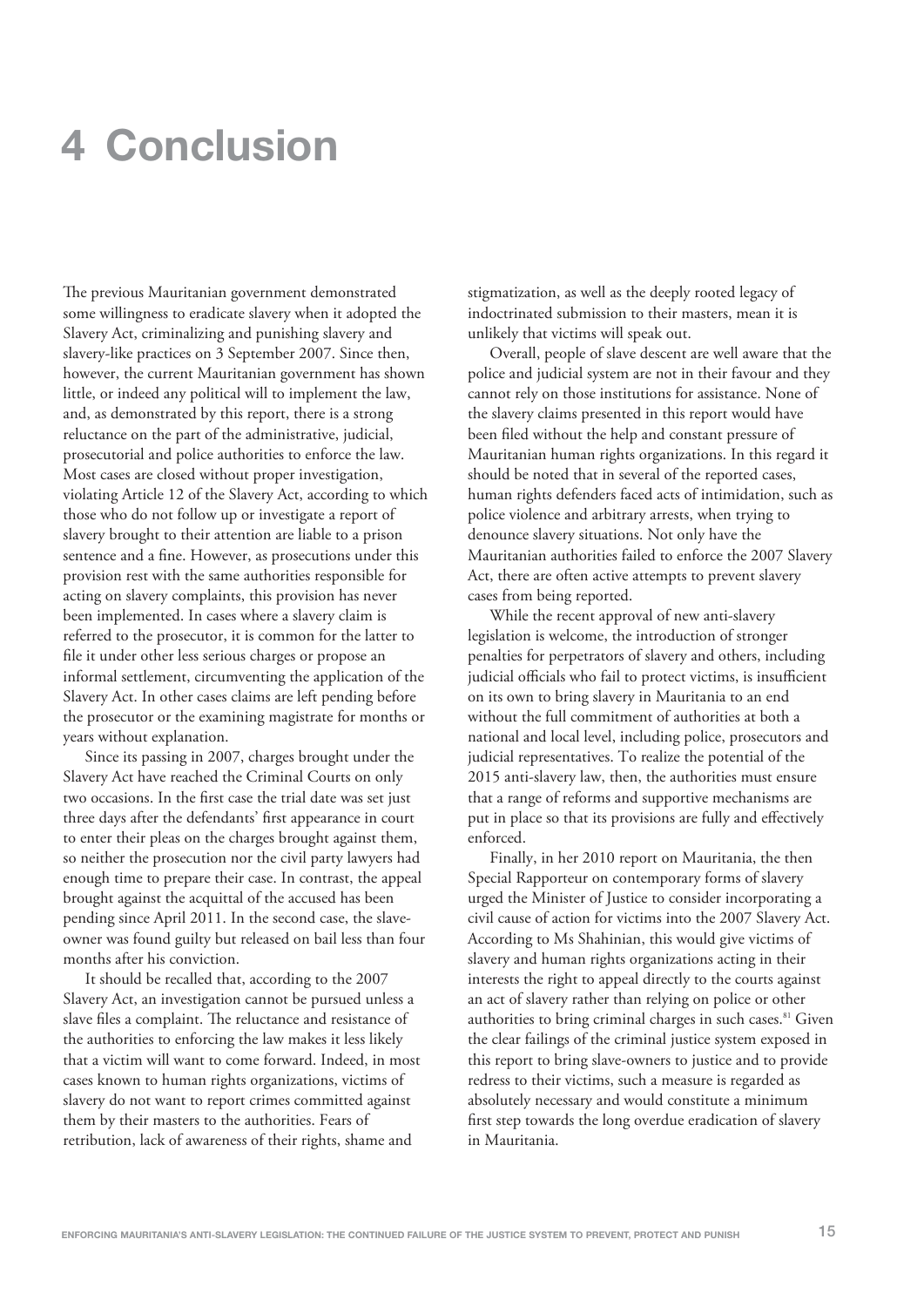# **5 Recommendations**

**ASI, IRA, MRG, SOS-Esclaves, STP and UNPO urge the Government of Mauritania to:**

- Formally acknowledge the existence of slavery in Mauritania and make every effort to raise public awareness of slavery practices and the laws against them.
- Amend Article 23 of the 2015 anti-slavery law to ensure that Mauritanian human rights organizations, whether or not they are registered and irrespective of how long they have been in existence, cannot only denounce violations of the law and assist victims but can also act as civil party in criminal proceedings.
- Remove the immunity enjoyed by public officials from prosecution or from being sued for the purposes of ensuring effective enforcement of Articles 18 and 21 of the 2015 anti-slavery law.
- Set up, as soon as possible, and provide sufficient financial and human resources for the special tribunals established under Article 20 of the 2015 law to deal with slavery cases.
- Enact legislation to enable victims of slavery and slavery-like practices or human rights organizations acting on their behalf to bring a civil cause of action.
- Issue orders to the police and prosecuting authorities on the enforcement of national legislation prohibiting slavery to ensure that those responsible for the practice are effectively investigated and prosecuted.
- Issue an official circular to the judiciary on the importance of the proper enforcement of national legislation prohibiting slavery, including timely trials and that slave-owners receive and serve sentences that are commensurate with the crime.
- Allow the Initiative de Résurgence du Mouvement Abolitionniste en Mauritanie to register its legal status as an NGO.
- Ratify international human rights conventions without reservations, including the Convention on the Elimination of All Forms of Discrimination Against Women (CEDAW).
- Equip the new Tadamoun Agency, which has an antislavery mandate, with the resources and powers necessary to lead the actions recommended here.

**ASI, IRA, MRG, SOS-Esclaves, STP and UNPO recommend that the Tadamoun Agency should:**

- Collect detailed data on the nature and incidence of slavery in Mauritania to allow monitoring of efforts to eradicate slaver.
- Conduct nationwide training for police and administrative and judicial authorities on the 2015 law to ensure that they pursue the cases of slavery brought to their attention efficiently and effectively.
- Train police, prosecutors and judicial authorities in the handling of victims of slavery practices, especially on how to create a safe, supportive and gendersensitive environment for victims to seek legal services.
- Create a fund specific to slaves and former slaves to facilitate access to justice, legal empowerment and humanitarian relief (including emergency shelter and provisions for people escaping slavery).
- Provide victims of slavery with access to emergency assistance, including shelter specifically for women and girls with a safe, gender-sensitive environment and tailored psycho-social support.
- Provide adequate compensation and reintegration support for victims of slavery practices, including through training and micro-credit.
- Combat discrimination based on descent or ethnicity in the education system, the media and government institutions, including through legal means and by establishing awareness-raising campaigns to combat racist stereotypes.

**ASI, IRA, MRG, SOS-Esclaves, STP and UNPO urge the international community to:**

- Assist the Government of Mauritania in its efforts to eradicate slavery, including assistance with human rights training, funding for programmes to combat slavery and technical expertise.
- Ensure adequate procedures are in place for monitoring and evaluating implementation of international and national efforts to end slavery in Mauritania.
- Work with civil society to further assist the Government of Mauritania in combatting slavery and providing support to those affected by the practice.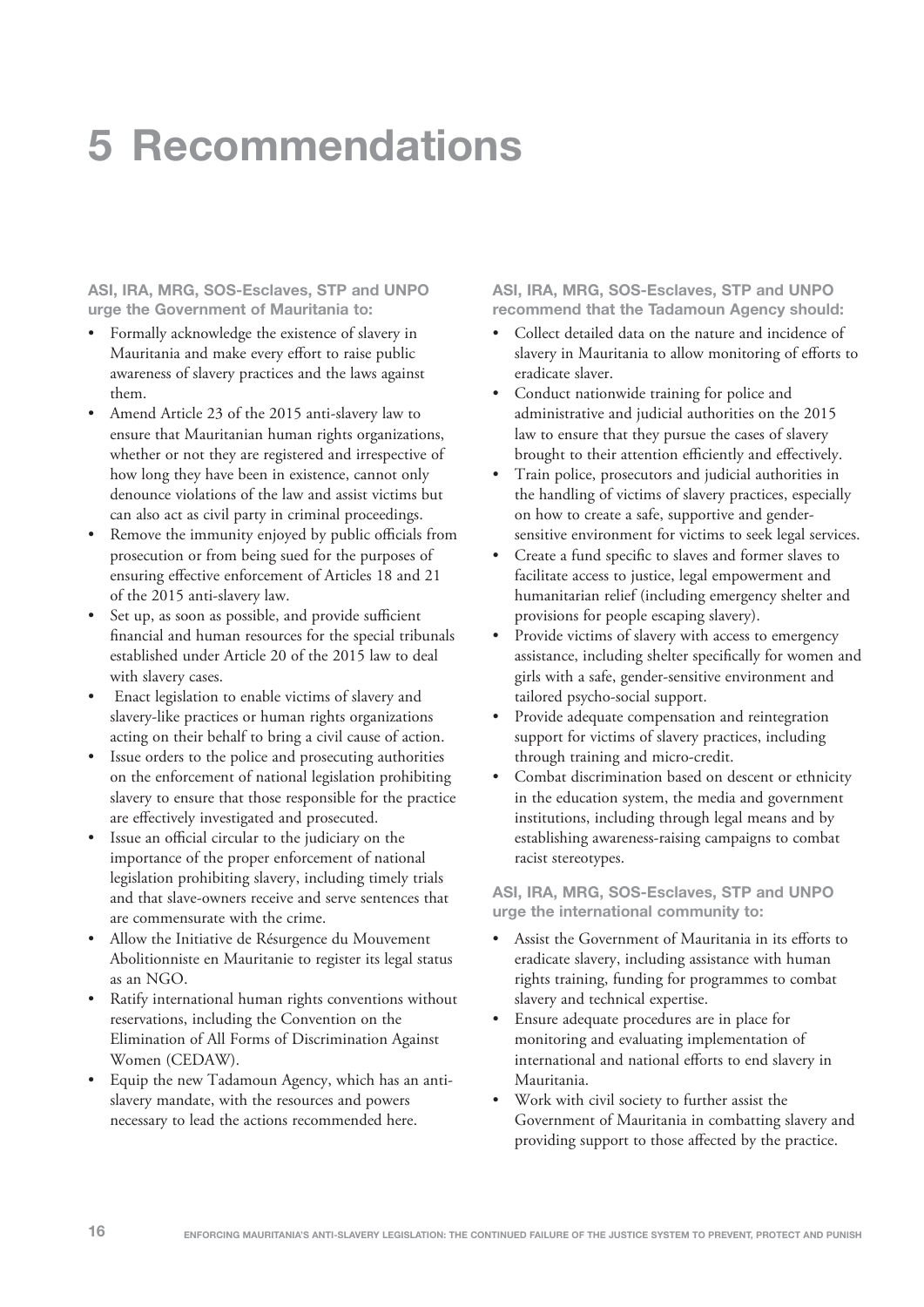# **6 Appendix: Selected slavery cases**

The table below presents a selection of 29 slavery cases and their current status in the Mauritanian justice system. While these examples are by no means exhaustive, they do

illustrate the ways that cases of slavery are routinely obstructed at different stages of reporting, investigation and prosecution.

| Name of complainant              | Date and location<br>reported               | <b>Current status</b>                                                                                                          |
|----------------------------------|---------------------------------------------|--------------------------------------------------------------------------------------------------------------------------------|
| Mabrouka and family              | October 2010<br>Trarza Region               | Case closed by the police without investigation.                                                                               |
| Hanna S. and her<br>two children | November 2007<br>Trarza Region              | Case closed by the police without investigation.                                                                               |
| Mbarka L.                        | September 2011<br><b>Gorgol Region</b>      | Case closed by the police without investigation.                                                                               |
| Selama and Maimouna              | November 2011<br>Hodh El Charqui Region     | Case closed by the police without investigation.                                                                               |
| Deybala                          | September 2011<br>Assaba Region             | Case closed by the prosecution - unwillingness to prosecute                                                                    |
| Hanna M.                         | April 2009<br>Teyarett - Nouakchott         | Case closed by the prosecution - unwillingness to prosecute.                                                                   |
| Fatimetou                        | <b>June 2009</b><br>Toujounine - Nouakchott | Case closed by the prosecution - unwillingness to prosecute.                                                                   |
| Oueichetou                       | August 2011<br>Arafat - Nouakchott          | Case closed by the prosecution - unwillingness to prosecute.                                                                   |
| <b>Mbarik</b>                    | August 2007                                 | Case closed by the prosecution - unwillingness to prosecute.                                                                   |
| <b>Tslim</b>                     | September 2011<br>Trarza Region             | Case closed by the prosecution - unwillingness to prosecute.                                                                   |
| Oum Elkhair                      | <b>July 2007</b><br>Assaba Region           | Case reclassified as a work-related conflict - solved with a<br>financial arrangement.                                         |
| Salem                            | September 2011<br>Trarza Region             | Prosecution only on charges of battery, not on slavery. Plaintiff<br>retracted his complaint because of pressure from masters. |
| Salma and Oum El Issa            | December 2010<br>Arafat - Nouakchott        | Prosecution on charges of child exploitation instead of slavery.<br>Acquittal of the alleged masters in January 2011.          |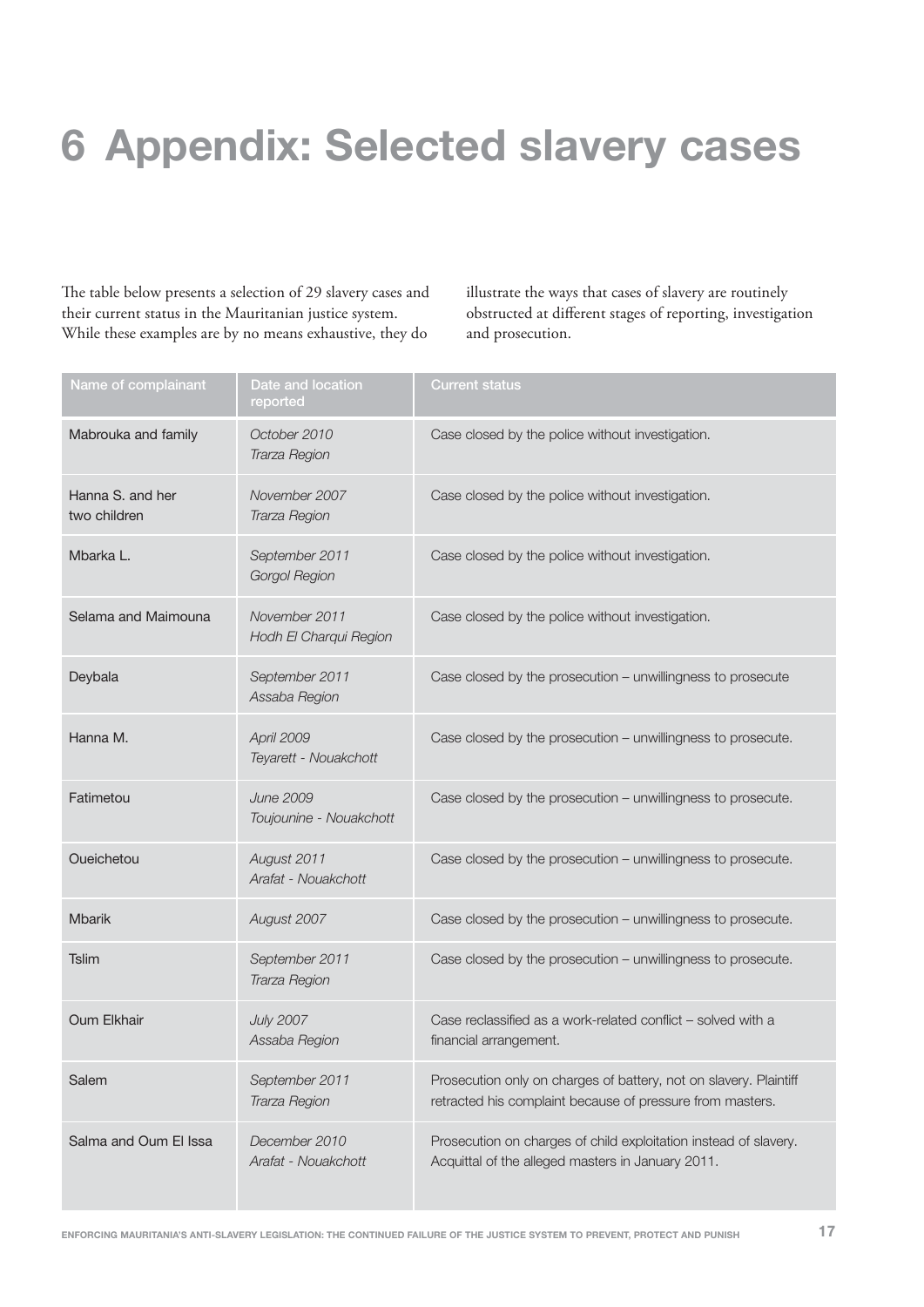| Name of complainant                          | Date and location<br>reported                  | <b>Current status</b>                                                                                                                                                                                                                                                                                                                                                        |
|----------------------------------------------|------------------------------------------------|------------------------------------------------------------------------------------------------------------------------------------------------------------------------------------------------------------------------------------------------------------------------------------------------------------------------------------------------------------------------------|
| <b>Brake</b>                                 | August 2007<br>Assaba Region                   | Charges of slave trade; case settled with an informal<br>arrangement: a cow and a calf.                                                                                                                                                                                                                                                                                      |
| Hajjara                                      | September 2011<br>Trarza Region                | Case solved with an informal arrangement with the alleged<br>mistress.                                                                                                                                                                                                                                                                                                       |
| Mbarka M.                                    | <b>July 2007</b><br>Trarza Region              | Master was never arrested; possible pressure on the plaintiff to<br>stop pursuing her claim.                                                                                                                                                                                                                                                                                 |
| Mbarka K.                                    | 2008<br>Hodh El Chargui Region                 | Cases resolved with the payment of a fine.                                                                                                                                                                                                                                                                                                                                   |
| Oumelkheir and her<br>daughter Selekha       | December 2007 then<br>April 2012, Adrar Region | Case blocked at the prosecution stage since April 2012.                                                                                                                                                                                                                                                                                                                      |
| Mbarka E.                                    | March 2011<br>Toujounine - Nouackchott         | Case blocked at the prosecution stage since March 2011.                                                                                                                                                                                                                                                                                                                      |
| Khedeije                                     | May 2010                                       | Case pending before the investigating judge since May 2010.                                                                                                                                                                                                                                                                                                                  |
| Moctar                                       | January 2012<br>Toujounine - Nouakchott        | Case blocked at the prosecution stage since January 2012.                                                                                                                                                                                                                                                                                                                    |
| Mohamed Lemine<br>and his family             | January 2012<br>Hodh El Gharbi Region          | Case pending before the investigating judge since January 2012.                                                                                                                                                                                                                                                                                                              |
| Aza                                          | <b>July 2010</b>                               | Case pending before the Criminal Court since July 2010.                                                                                                                                                                                                                                                                                                                      |
| Rabi'a and her six siblings                  | August 2011<br>Nouhadibou Region               | Case pending before the Criminal Court since August 2013.                                                                                                                                                                                                                                                                                                                    |
| Moima, Houeija and Salka                     | March 2011<br>Nouakchott                       | Alleged masters acquitted in April 2011. Case is at the Appeals<br>stage since then.                                                                                                                                                                                                                                                                                         |
| Said and Yarg                                | April 2011<br><b>Brakna Region</b>             | Master convicted of slavery in November 2011 and sentenced to<br>two years imprisonment but released on bail on March 2012.<br>Case pending before Appeals Court of Nouakchott since appeals<br>lodged by all parties in December 2011.                                                                                                                                      |
| Mint M'boirik Choueida<br>and eight children | <b>March 2013</b><br>Zouerat                   | Having initially been refused provisional release by the instructing<br>magistrate pending their trial, the accused were released on<br>appeal to the Court of Appeal. This decision has in turn been<br>appealed by the prosecutor to the Supreme Court where a<br>decision is still awaited before the substantive case can proceed<br>to trial before the criminal court. |
| Seh Ould Moussé                              | <b>March 2013</b><br>Nouakchott                | Accused able to secure provisional release from the Court of<br>Appeal ahead of trial but this decision has been sent to the<br>Supreme Court to rule on before the actual criminal trial can<br>proceed.                                                                                                                                                                    |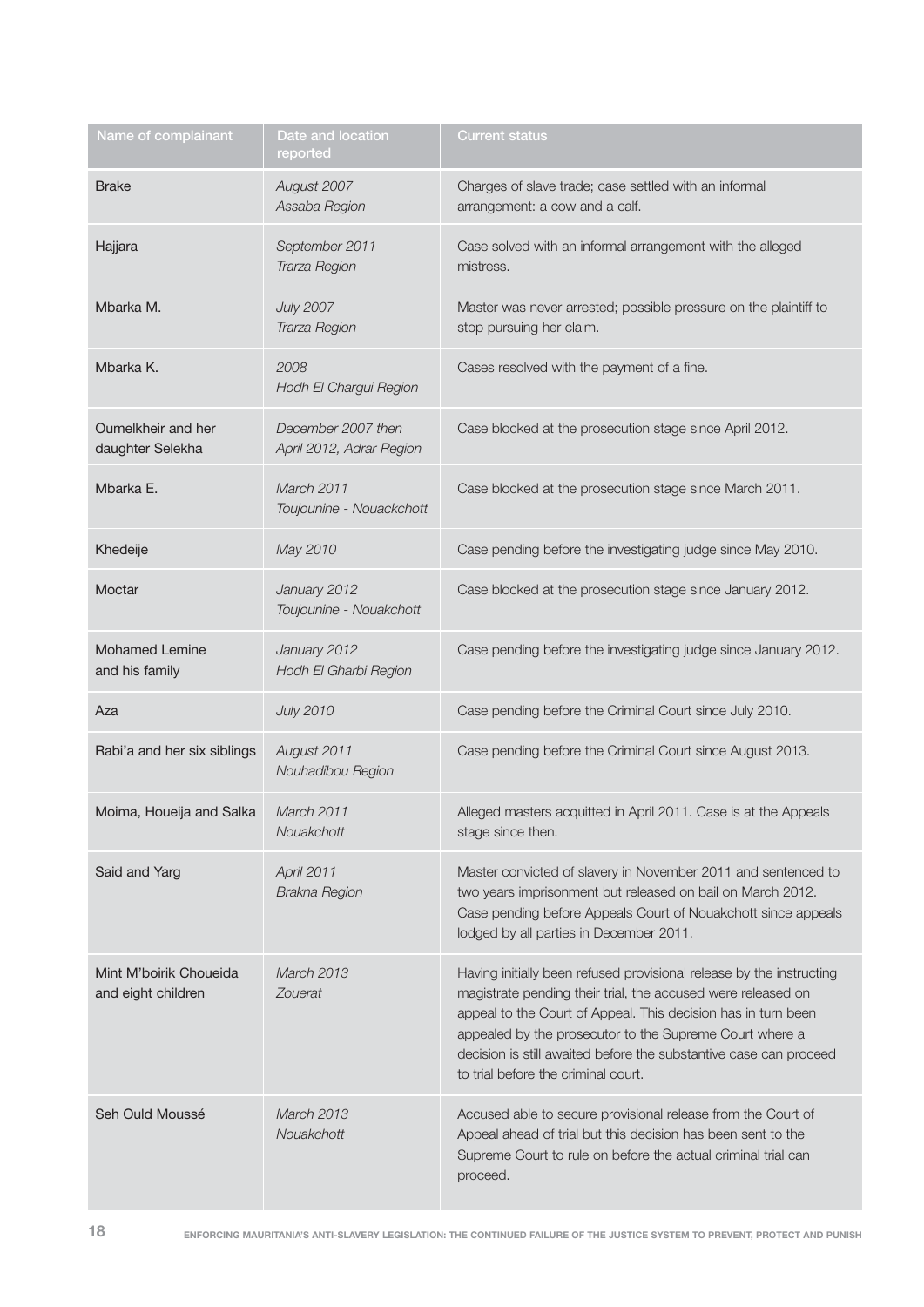| Name of complainant | Date and location<br>reported            | <b>Current status</b>                                                                                                                                                                                                                                                                            |
|---------------------|------------------------------------------|--------------------------------------------------------------------------------------------------------------------------------------------------------------------------------------------------------------------------------------------------------------------------------------------------|
| Issa Ould Hamada    | March 2015<br>Hodh Ech Chargui<br>Region | Case reclassified from one of slavery to the lesser offence of<br>obtaining the services of an unpaid child and the accused<br>convicted and sentenced to just 3 months. Master released<br>immediately as this sentence was said to have already been<br>served by his time spent in detention. |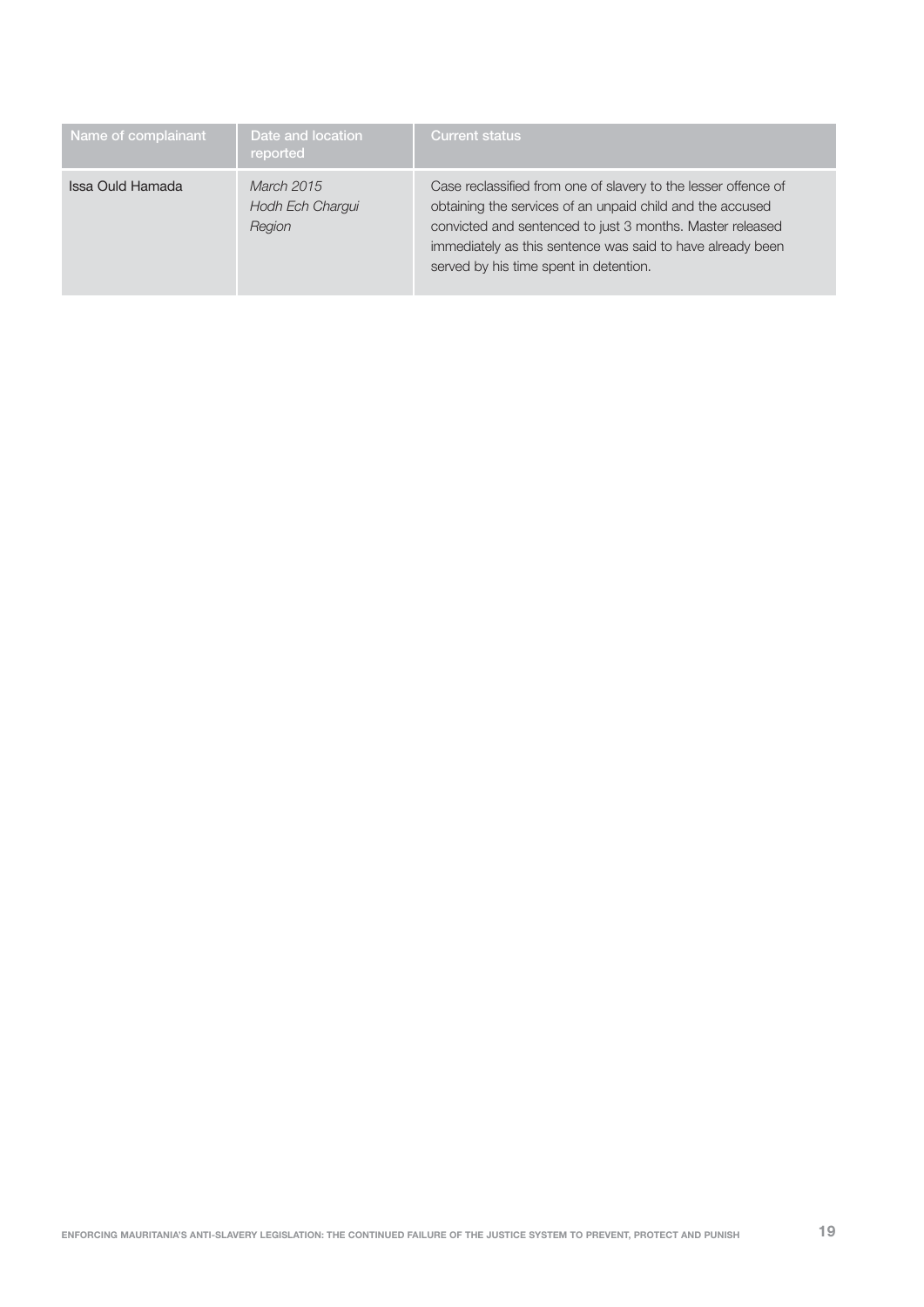# **Notes**

- 1 Government of Mauritania, Ordonnance No. 81-234 du 9 Novembre 1981 portant Abolition de l'Esclavage [Ordinance no. 81-234, of 9 Nov. 1981, on the Abolition of Slavery], Journal Officiel 496 (25 Nov. 1981).
- 2 Haratines, or Black Moors, are descended from sedentary black ethnic groups along the Senegal River who were historically raided, enslaved and assimilated by the Berber Arabs, also known as Beidan or White Moors. The White Moors form the ethnic elite in Mauritania and control the economy, government, military and police.
- 3 See UN Human Rights Council (UNHRC), Report of the Special Rapporteur on contemporary forms of slavery, including its causes and consequences, Gulnara Shahinian, 24 August 2010, A/HRC/15/20/Add.2, summary.
- 4 Vettraino, F. and Mathewson, S., Mauritania's Culture of Impunity for Slavery: Failures of the Administrative, Police and Justice Systems, Göttingen, ASI, UNPO and STPI, September 2013.
- 5 League of Nations, Convention to Suppress the Slave Trade and Slavery, 1926, Art. 1(1).
- 6 Government of Mauritania, Loi No. 2007-048 du 3 Septembre 2007 Portant Incrimination de l'Esclavage et Réprimant les Pratiques Esclavagistes, approved 13 December 2007.
- Based on August 2015 conversion rates.
- 8 Slavery Act No. 2007-048 of 3 September 2007 criminalizing slavery and repressing slavery practices.
- 9 Kassataya, interview with Mohamed Ould Abdel Aziz, 14 September 2011.
- 10 IRIN, 'Mauritania: anti-slavery law still tough to enforce', 11 December 2012.
- 11 Mark, M., 'Mauritanian activists jailed as police quash resurgent anti-slavery protests', The Guardian, 17 January 2015.
- 12 *Ibid.*; interview with international legal activist, 13 August 2015.
- 13 UNPO, 'Haratin: IRA accuses justice system of obedience to executive', 31 July 2015.
- 14 FIDH, 'Mauritania: Anti-slavery activists sentenced to two years' imprisonment', 30 June 2015.
- 15 AFP, 'Anti-slavery protesters arrested in Mauritania: NGO', 31 July 2015.
- 16 Al Jazaeera, 'Mauritania upholds conviction of anti-slave activists', 21 August 2015.
- 17 UNHRC, 24 August 2010, op. cit., § 105.
- 18 Office of the High Commissioner for Human Rights, '"A turning point in the fight against slavery" – UN experts greets adoption of road map', 10 March 2014.
- 19 Government of Mauritania, Loi n° 2015-031 portant incrimination de l'esclavage et réprimant les pratiques esclavagistes, approved 10 September 2015.
- 20 This reflects the earlier 2012 amendment to the 1991 Constitution. UNHRC, Report of the Special Rapporteur on contemporary forms of slavery, including its causes and consequences, Gulnara Shahinian: Follow-up on mission to Mauritania, 26 August 2014, A/HRC/27/53/Add.1. 21 Ibid.
- 22 UNHRC, 26 August 2014, op. cit.
- 23 Ibid.
- 24 Goedert, N., Le Livre blanc de la decentralisation en Mauritanie, MIDEC-AECID-IEJI, November 2009.
- 25 Sahel Research Group, Trans-Saharan Elections Project, 'The electoral system: Mauritania', retrieved 24 August 2015, http://sahelresearch.africa.ufl.edu/tsep/themesissues/ the-electoral-system/mauritania.
- 26 Goedert, op. cit., p. 33.
- 27 Government of Mauritania, Constitution of Mauritania, adopted 12 July 1991, Art. 98.
- 28 Goedert, op. cit., p. 33.<br>29 LICLG Africa and Cities
- UCLG Africa and Cities Alliance, Assessing the Institutional Environment of Local Governments in Africa, Morocco, UCLG, September 2013, p. 76.
- 30 Government of Mauritania, Constitution of Mauritania, adopted 12 July 1991, Art. 37.
- 31 Government of Mauritania, Ordonnance no. 2007-036 du 17 Avril 2007 portant révision de l'ordonnance no. 83-163 du 9 Juillet 1983 portant institution d'un code de procédure pénale, 17 April 2007, Art. 36.
- 32 Ibid., Arts 73 and 176.
- 33 Ibid., Art. 43.
- 34 Ibid., Art. 72.
- 35 Ibid., Art. 177.
- 36 *Ibid.*, Art. 181.<br>37 *Ibid* Arts 185
- Ibid., Arts 185–6.
- 38 Ibid., Art. 56.
- 39 Ibid., Art. 75.
- 40 Ibid., Art. 101.
- 41 Ibid., Art. 183. 42 Ibid., Art. 262.
- 43 Ibid., Art. 282.
- 44 Ibid., Art. 285.
- 
- 45 *Ibid.*, Art. 57.<br>46 *Ibid* Art 123 Ibid., Art. 123.
- 47 Ibid., Art. 138.
- 48 Ibid., Art. 142.
- 49 *Ibid.*, Arts 148–50.<br>50 Government of Ma
- 50 Government of Mauritania, Ordonnance no. 2007-012 portant organisation judicaire, 8 February 2007.
- 51 Nguimatsa Serge, Z., Researching the Legal System and Laws of the Islamic Republic of Mauritania, Hauser Global Law School Program, August 2009, retrieved 24 August 2015, http://www.nyulawglobal.org/globalex/ Mauritania.htm#\_edn78
- 52 Ibid., http://www.nyulawglobal.org/globalex/ Mauritania.htm#\_ednref
- 53 Government of Mauritania, 17 April 2007, op. cit., Art. 223.
- 54 Nguimatsa Serge, op. cit.<br>55 Ibid
- 
- 55 *Ibid.*<br>56 Gov 56 Government of Mauritania, 8 February 2007, op. cit., Art. 28.
- 57 Government of Mauritania, 17 April 2007, op. cit., Arts 19–26.
- 58 There is one Criminal Court for each Mauritanian region. The prosecution is represented in this court by the public prosecutor attached to the wilaya court of the region. Government of Mauritania, 8 February 2007, op. cit., Arts 50 and 52; Government of Mauritania, 17 April 2007, op. cit., Art. 35.
- 59 Government of Mauritania, 17 April 2007, op. cit., Art. 20.
- 60 Ibid., Art. 22.
- 61 Ibid., Art. 19.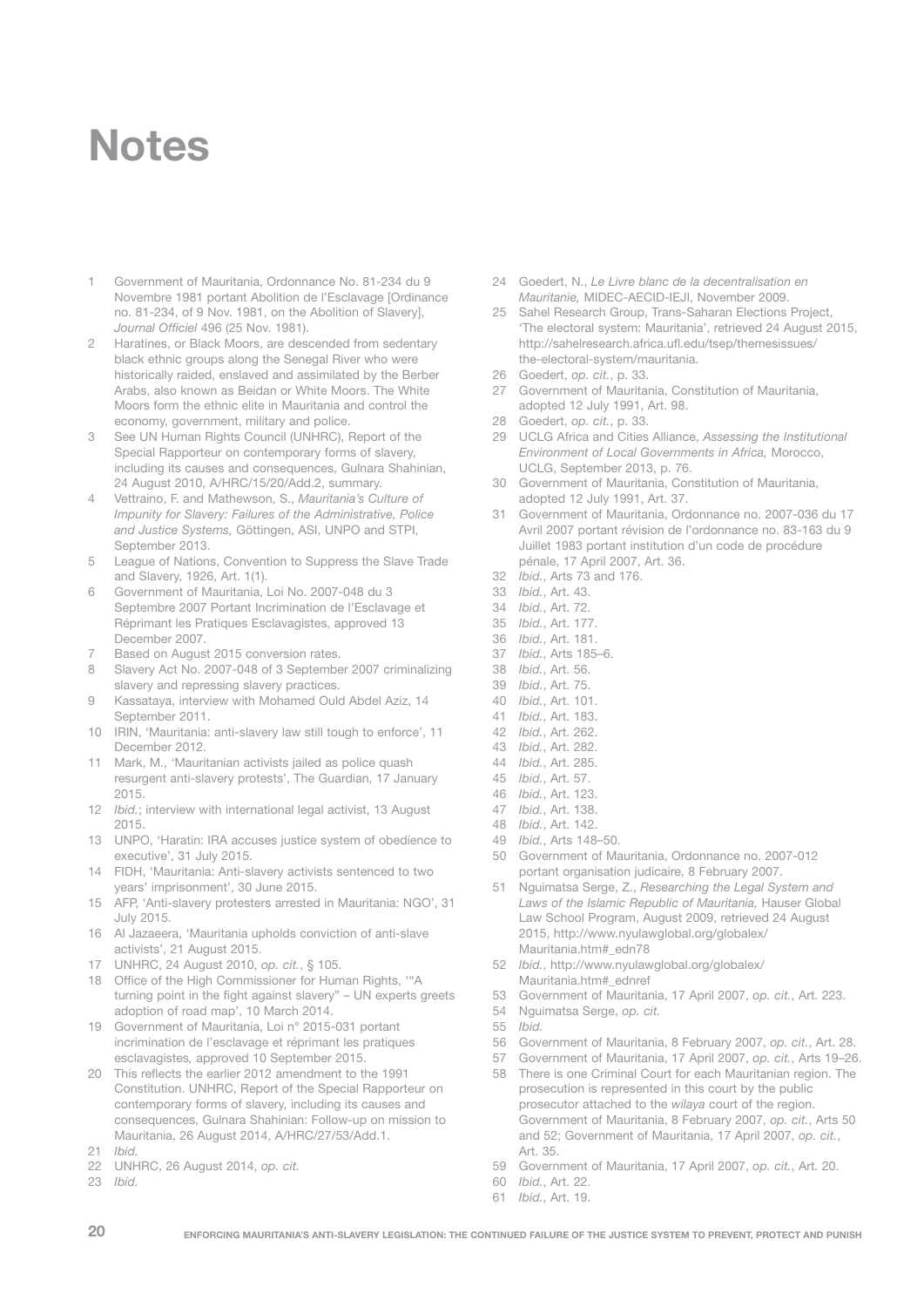- 62 Government of Mauritania, 13 December 2007, op. cit., Art. 12.
- 63 Government of Mauritania, 2015.
- 64 Vettraino and Mathewson, op. cit.
- 65 Ibid., p.11.
- 66 Ibid., p.12.
- 67 Ibid., p.23.
- 68 Ibid., pp. 15-16.
- 69 Ibid., p.19.
- 70 Ibid., p.22.
- 71 Government of Mauritania, 17 April 2007, op. cit., Art. 73.
- 72 Vettraino and Mathewson, op. cit., p.16.
- 73 Ibid., pp.24-25.
- 74 Ibid., p.24.
- 75 Ibid., p.25.
- 76 MRG, Mauritania, interview with lawyer Maître Elid Mohameden, 5 December 2013, retrieved 24 August 2015, http://www.minorityvoices.org/news.php/en/1543/mauritania -interview-with-lawyer-me-elid-mohameden.
- 77 Ibid.
- 78 Information from ASI representative, August 2015.
- 79 Ibid.
- 80 Ibid.
- 81 See UNHRC, 24 August 2010, op. cit., § 105.